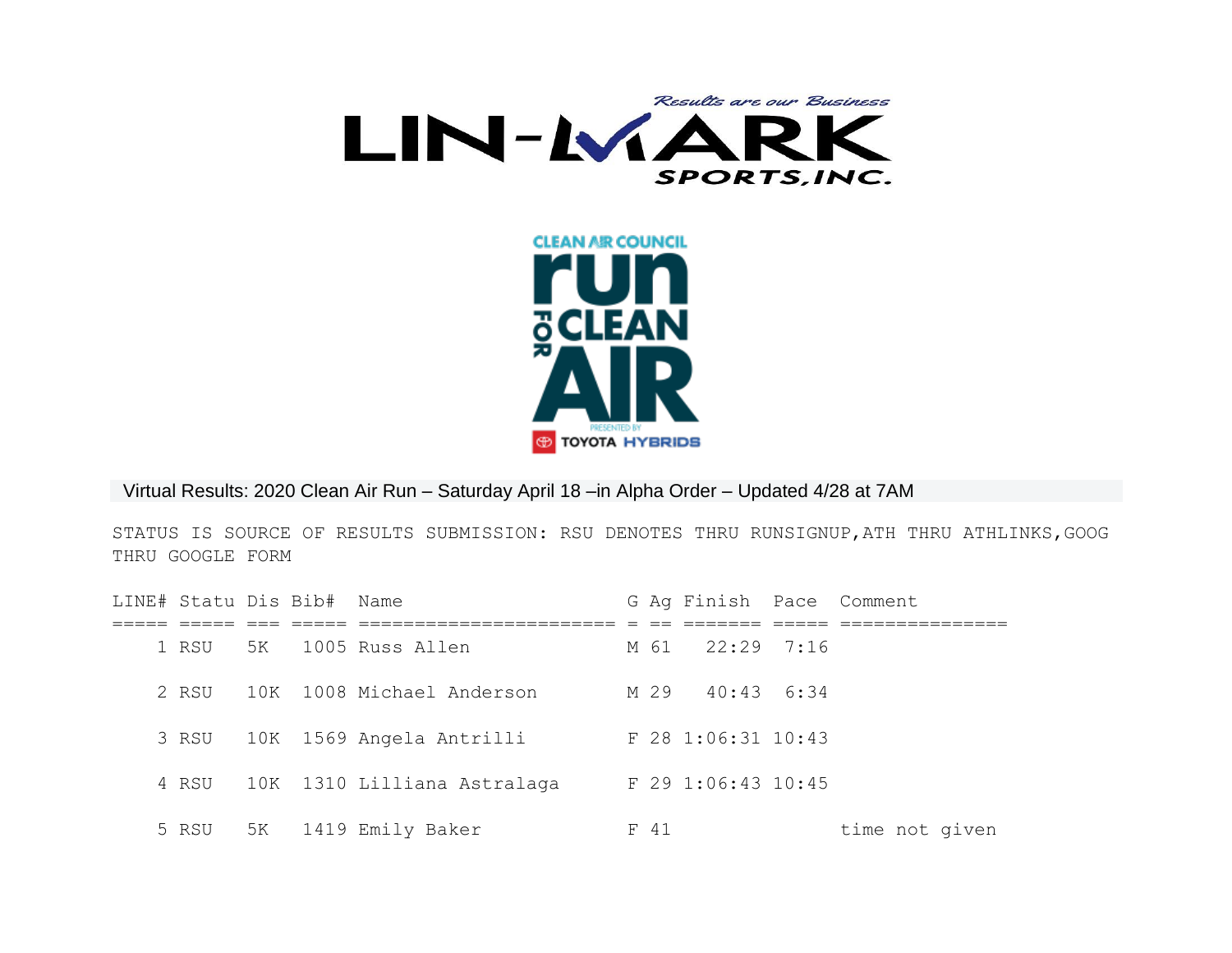|  | 6 RSU        | 5K  | 1420 Evan Baker                                 | $\mathbb M$ | 8    |                    | 42:10 13:37 |  |
|--|--------------|-----|-------------------------------------------------|-------------|------|--------------------|-------------|--|
|  | 7 RSU        | 10K | 1307 Karthik Balasubramanian M 40 1:05:33 10:34 |             |      |                    |             |  |
|  | 8 RSU        | 5K  | 1013 Ryan Bandoy                                |             | M 40 | 19:20 6:15         |             |  |
|  | 9 RSU        | 5K  | 1015 Rebecca Baranowski F 61                    |             |      | 53:34 17:17        |             |  |
|  | 10 GOOGL 10k |     | 1016 Gayle Bart                                 |             | F 22 | $57:06$ $9:12$     |             |  |
|  | 11 RSU       | 5K  | 1020 Eilidh Beaton                              |             | F 27 | $29:55$ $9:40$     |             |  |
|  | 12 RSU       | 5K  | 1396 Angela Beatty                              |             |      | F 48 1:10:03 22:36 |             |  |
|  | 13 RSU       | 5K  | 1021 Jerry Bekaert                              |             | M 67 | 34:20 11:05        |             |  |
|  | 14 goog 3k   |     | 1549 Yolanda Bell                               |             | F 60 | 56:43 31:31        |             |  |
|  | 15 RSU       | 5K  | 1022 Jessica Bellwoar                           |             | F 27 | 29:45 9:36         |             |  |
|  | 16 RSU       | 5K  | 1026 Kia Bickel                                 |             | F 33 | 23:50              | 7:42        |  |
|  | 17 RSU       | 5K  | 1027 Christina Black                            |             | F 31 | $29:47$ $9:37$     |             |  |
|  | 18 RSU       | 10K | 1030 Anna Blitz                                 |             |      | F 42 1:28:51 14:19 |             |  |
|  | 19 GOOGL 5K  |     | 1447 Joy Bodnar                                 |             | F 42 | 58:28 18:52        |             |  |
|  | 20 RSU       | 5K  | 1033 Alexander Bomstein                         |             | M 37 | 35:00 11:18        |             |  |
|  | 21 RSU       | 3K  | 1398 Carly Bondrowski<br>F 22                   |             |      | 44:29 24:43        |             |  |
|  | 22 RSU       | 10K | 1034 Jillian Bradford                           |             | F 28 |                    | 52:33 8:28  |  |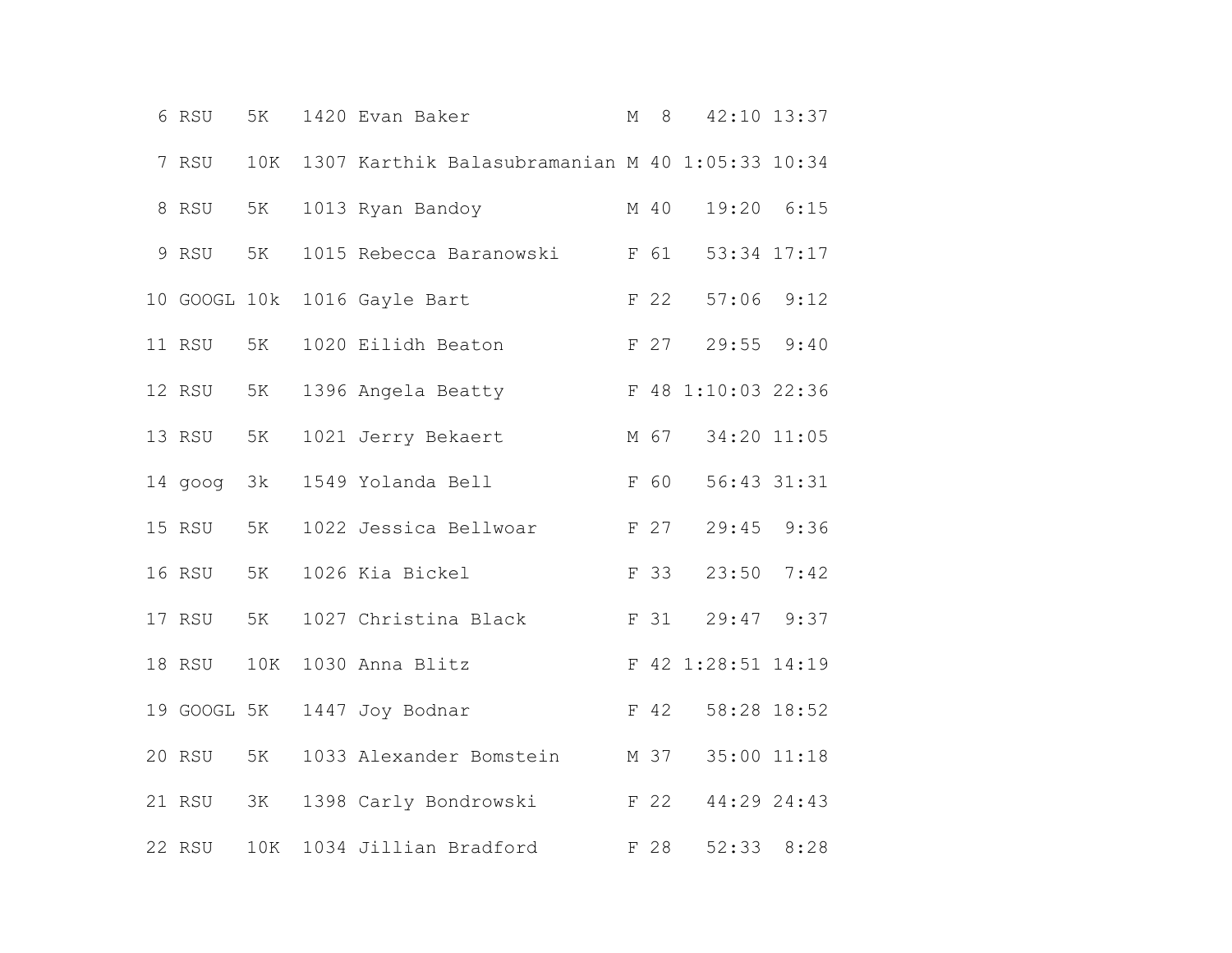|  | 23 RSU  | 3K  | 1305 Katrina Branting F 61                 |      | 28:03 15:35     |                |
|--|---------|-----|--------------------------------------------|------|-----------------|----------------|
|  | 24 RSU  | 10K | 1035 Lauren Bray F 37 57:24 9:15           |      |                 |                |
|  | 25 RSU  |     | 10K 1518 Charles Briggs M 36 1:13:20 11:49 |      |                 |                |
|  | 26 RSU  | 3K  | 1399 Shelby Brodhead F 17 38:00 21:07      |      |                 |                |
|  | 27 RSU  | 10K | 1040 Michael Brown M 34 44:44 7:13         |      |                 |                |
|  | 28 RSU  |     | 10K 1456 Amanda Bruno F 28 1:11:05 11:27   |      |                 |                |
|  | 29 RSU  | 10K | 1457 Ryan Bruno M 29 59:42 9:37            |      |                 |                |
|  | 30 RSU  | 10K | 1041 Andrew Buchholz M 35 1:15:49 12:13    |      |                 |                |
|  | 31 RSU  | 3K  | 1042 Lauren Buckalew F 39                  |      |                 | time not given |
|  | 32 RSU  | 10K | 1043 Joe Budash M 43 1:06:28 10:43         |      |                 |                |
|  | 33 RSU  | 5K  | 1044 Regan Buker F 42 30:44 9:55           |      |                 |                |
|  | 34 GOOG | 5 k | 1048 Daniel Byerly                         |      | M 38 29:29 9:31 |                |
|  | 35 RSU  | 5K  | 1509 Annalee Cahill F 30                   |      | 47:23 15:18     |                |
|  | 36 RSU  | 5K  | 1051 Natasha Cahill F 38                   |      | 35:00 11:18     |                |
|  | 37 RSU  | 5K  | 1052 Anthony Camp                          | M 67 | 32:07 10:22     |                |
|  | 38 RSU  | 5K  | 1053 Jaquelin Camp F 62                    |      | 32:07 10:22     |                |
|  | 39 RSU  | 5K  | 1054 Bree Cantiello                        | F 42 |                 | time not given |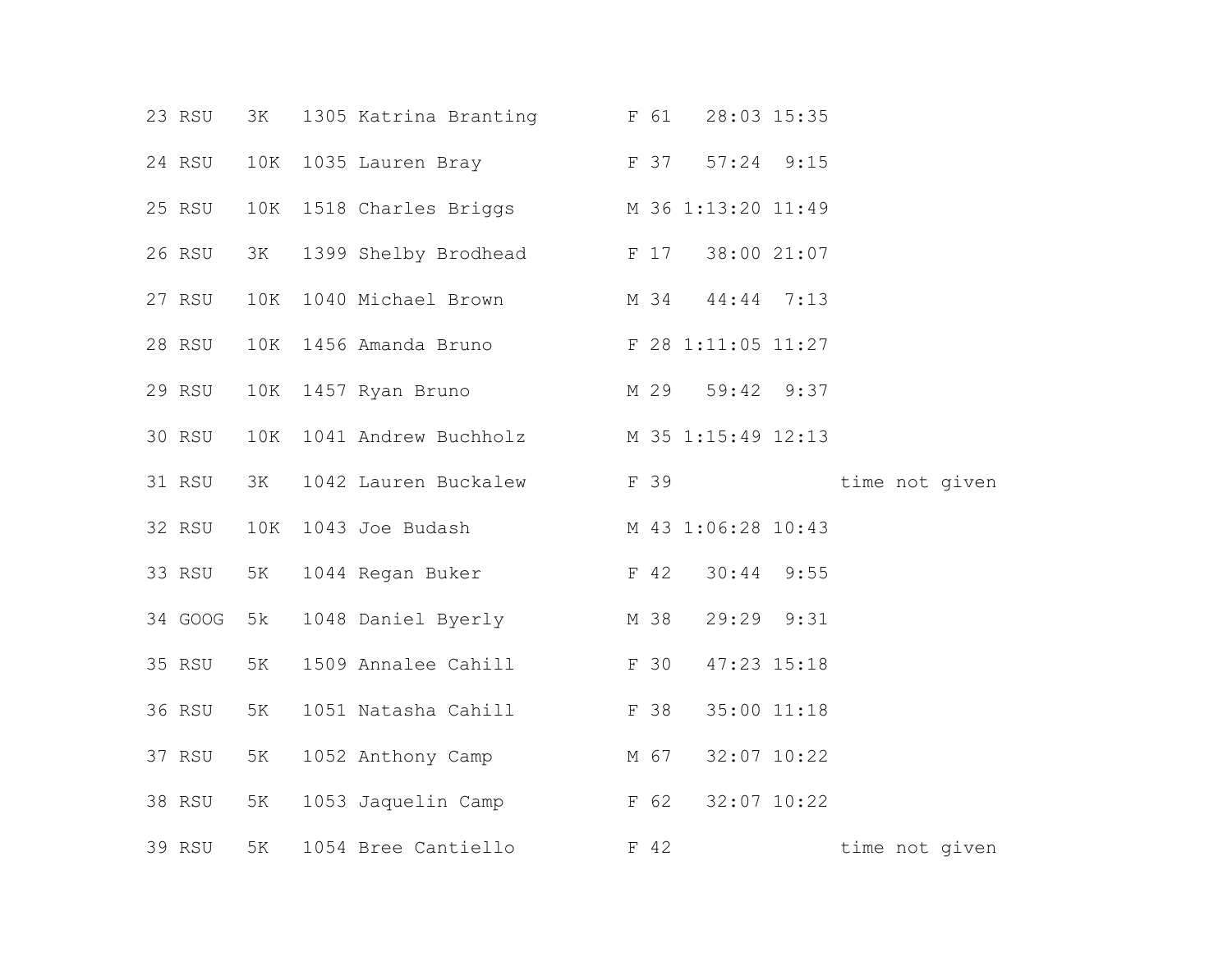|  | 40 RSU      | 5K  | 1055 Lee Caparas M 48                      |  | $29:05$ $9:23$ |                |  |  |
|--|-------------|-----|--------------------------------------------|--|----------------|----------------|--|--|
|  | 41 RSU      | 5K  | 1057 Caitlin Carlson F 31                  |  | 36:10 11:40    |                |  |  |
|  | 42 RSU      | 5K  | 1482 Zoey Cawiezell F 28                   |  | $25:24$ 8:12   |                |  |  |
|  | 43 RSU      | 5K  | 1060 Margaret Chase F 28                   |  | 26:46 8:39     |                |  |  |
|  | 44 RSU      | 5K  | 1061 Robert Cheetham M 51 29:17 9:27       |  |                |                |  |  |
|  | 45 RSU      | 5K  | 1062 Eric Cheung M 46                      |  | $22:50$ 7:22   |                |  |  |
|  | 46 RSU      | 10K | 1426 Mark Christian M 55 1:13:53 11:54     |  |                |                |  |  |
|  | 47 RSU 5K   |     | 1063 Jen Clark F 43 22:36 7:18             |  |                |                |  |  |
|  | 48 GOOGL 5K |     | 1064 Katharine Clark F 38                  |  | 29:49 9:38     |                |  |  |
|  | 49 ATH      |     | 10K 9019 Philip Clement M 68 1:23:40 13:29 |  |                |                |  |  |
|  | 50 RSU      | 10K | 1065 Philip Clement M 68 1:23:40 13:29     |  |                |                |  |  |
|  | 51 RSU      | 3K  | 1502 Ryley Combs F 10                      |  | 20:24 11:20    |                |  |  |
|  | 52 RSU      | 5K  | M 65<br>1384 Garth Connor                  |  | 31:21 10:07    |                |  |  |
|  | 53 RSU      | 5K  | 1069 Teri Connor F 64                      |  | 35:52 11:35    |                |  |  |
|  | 54 RSU      | 5K  | 1485 Hayley Connors F 25                   |  | $27:55$ $9:01$ |                |  |  |
|  | 55 RSU      | 5K  | 1486 Jamie Connors F 24                    |  | $27:48$ 8:59   |                |  |  |
|  | 56 RSU      | 3K  | 1487 Kelly Connors F 56                    |  |                | time not given |  |  |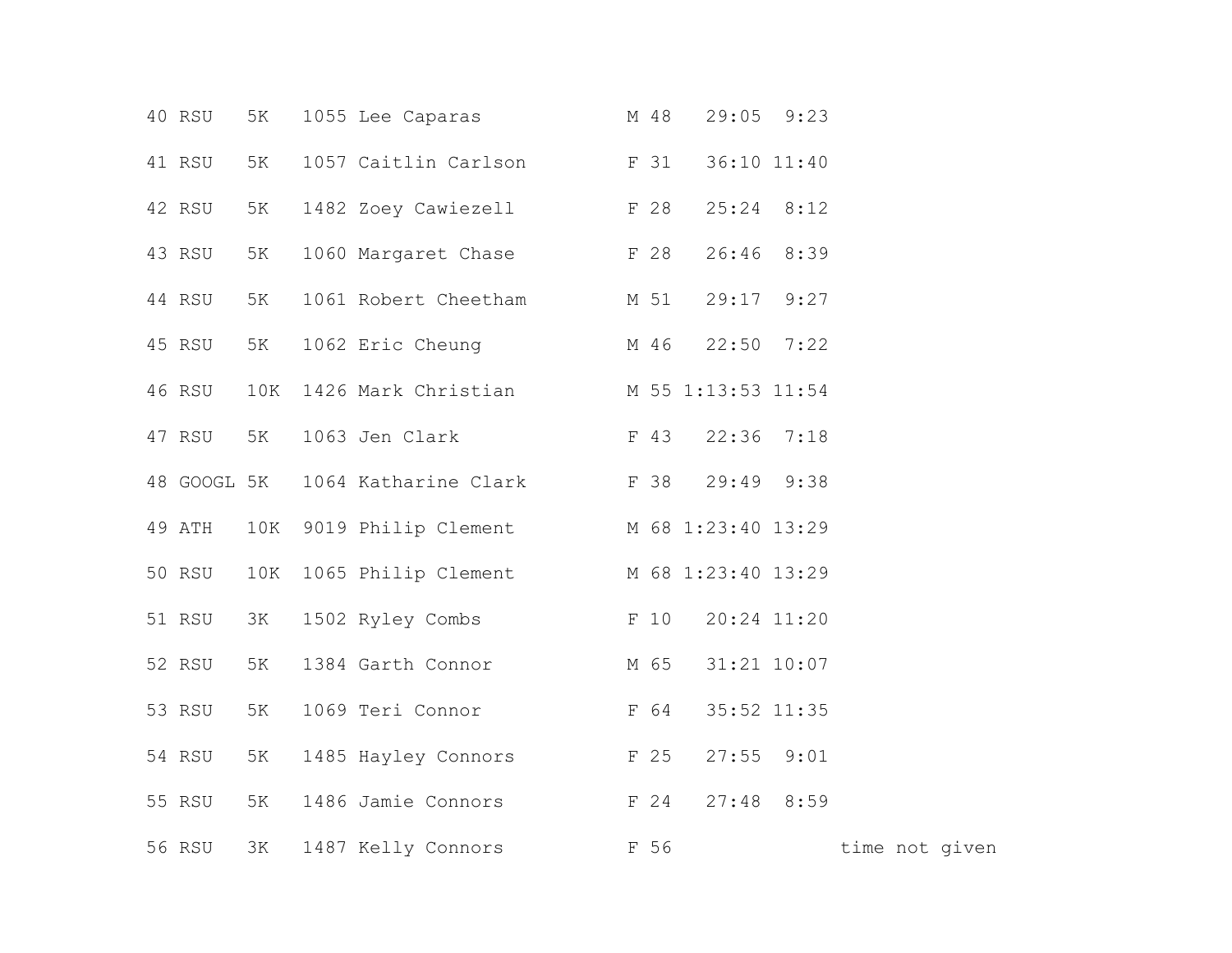|  | 57 RSU       | 5K  | 1484 Paul Connors                           | M 57 | 28:01          | 9:03 |  |
|--|--------------|-----|---------------------------------------------|------|----------------|------|--|
|  | 58 RSU       | 5K  | 1070 Timothy Conrad                         | M 41 | 29:19          | 9:28 |  |
|  | 59 RSU       | 5K  | 1537 Benjamin Cooper                        | M 28 | 28:30          | 9:12 |  |
|  | 60 RSU       | 10K | 1072 Jonathan Coopersmith                   | M 50 | 41:08          | 6:38 |  |
|  | 61 RSU       | 5K  | 1525 Laura Craig                            | F 38 | 29:16          | 9:27 |  |
|  | 62 GOOGL 10K |     | 1075 Charles Craige                         | M 58 | 54:12 8:44     |      |  |
|  | 63 RSU       | 3K  | 1536 Jodi Crimmel                           | F 68 | 42:36 23:40    |      |  |
|  | 64 RSU       | 10K | 1076 Carlos Cruz                            | M 31 | 55:56          | 9:01 |  |
|  | 65 RSU       | 10K | 1078 Steven Cutillo                         | M 44 | $57:47$ $9:19$ |      |  |
|  | 66 RSU       | 10K | 1079 Kurt D'Andrea                          | M 47 | 45:03          | 7:16 |  |
|  | 67 RSU       | 5K  | 1448 Coreen Davis                           | F 67 | 42:28 13:42    |      |  |
|  | 68 RSU       | 5K  | 1082 Warren Dcunha                          | M 34 | 36:00 11:37    |      |  |
|  | 69 RSU       | 10K | 1083 Eric Delone                            | M 34 | 41:30 6:41     |      |  |
|  | 70 RSU       | 5K  | 1086 David Dlugosz                          | M 41 | 29:40          | 9:35 |  |
|  | 71 ATH       | 10K | 9015 Gaeten Dominic                         | M 61 | 51:58          | 8:23 |  |
|  | 72 RSU       | 10K | 1091 Mary Anne Dougherty F 63 1:42:41 16:33 |      |                |      |  |
|  | 73 RSU       | 10K | 1092 Dick Dow                               |      | M 73 1:00:30   | 9:45 |  |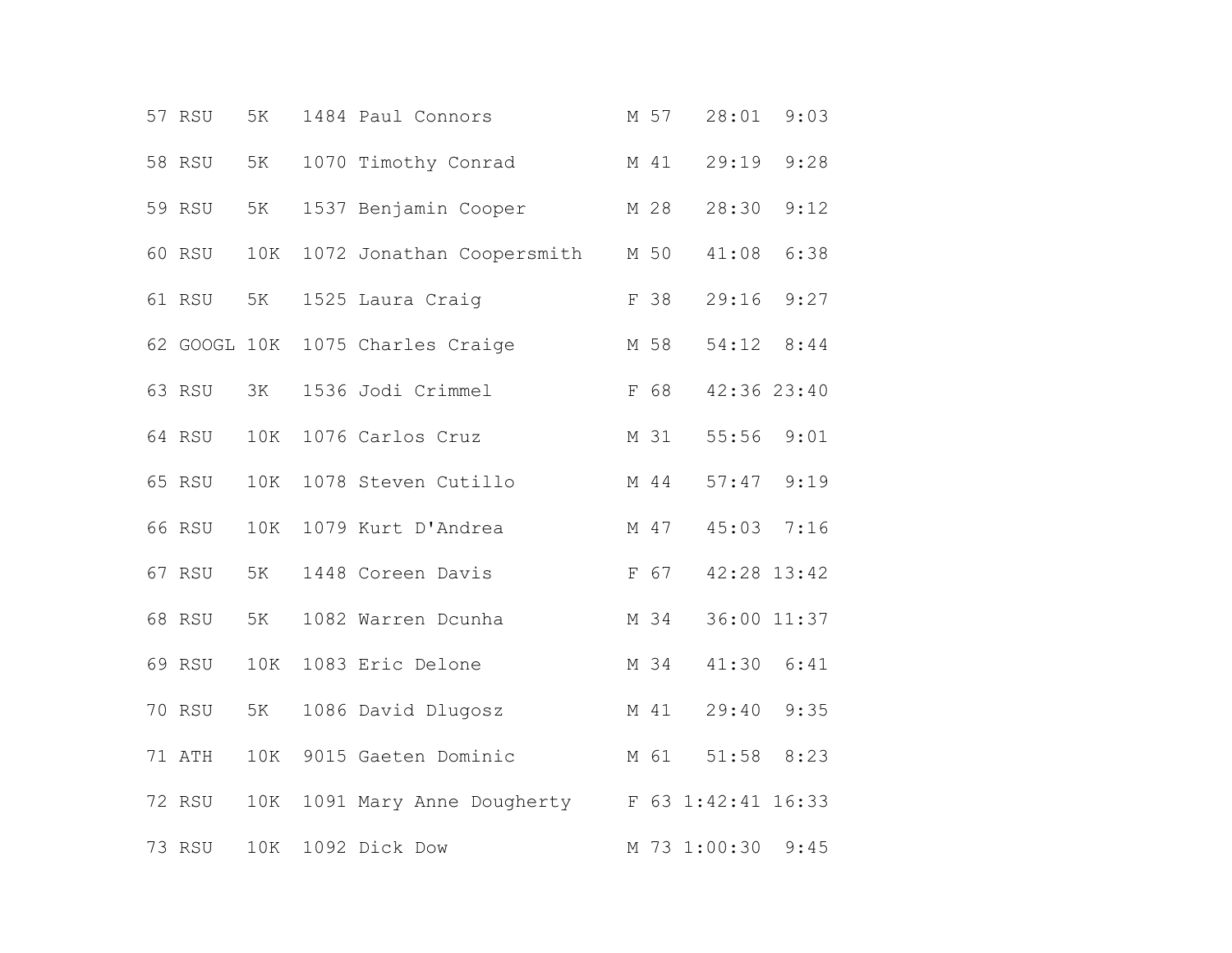|  | 74 RSU       | 10K | 1404 Timothy Duncan     | M 38 | 45:21              | 7:19 |  |
|--|--------------|-----|-------------------------|------|--------------------|------|--|
|  | 75 RSU       | 5K  | 1097 Katie Duquette     | F 29 | 26:44 8:38         |      |  |
|  | 76 RSU       | 5K  | 1098 Kathy Duran        |      | F 65 1:09:00 22:16 |      |  |
|  | 77 RSU       | 5K  | 1418 Leslie Ehlers      | F 44 | 58:56 19:01        |      |  |
|  | 78 RSU       | 5K  | 1103 Sonya Eleazer      |      | F 51 1:15:00 24:12 |      |  |
|  | 79 RSU       | 10K | 1444 David Emanuel      | M 57 | 43:06 6:57         |      |  |
|  | 80 RSU       | 10K | 1565 Helena Facciolo    |      | F 43 1:02:18 10:02 |      |  |
|  | 81 RSU       | 5K  | 1106 Jacqueline Falcone | F 34 | 28:47 9:18         |      |  |
|  | 82 RSU       | 10K | 1107 Kevin Falcone      | M 35 | 53:41 8:39         |      |  |
|  | 83 RSU       | 5K  | 1108 Steven Falkowski   | M 39 | 19:59 6:27         |      |  |
|  | 84 GOOGL 10K |     | 1111 Troy Felder Sr     |      | M 54 1:17:24 12:28 |      |  |
|  | 85 RSU       | 10K | 1115 Natalie Ferro      |      | F 29 1:18:19 12:37 |      |  |
|  | 86 RSU       | 5K  | 1463 Tom Figlio         | M 70 | 32:02 10:20        |      |  |
|  | 87 RSU       | 5K  | 1529 Diane Firster      | F 52 | 32:31 10:30        |      |  |
|  | 88 RSU       | 5K  | 1425 William Flanagan   | M 53 | 27:53              | 9:00 |  |
|  | 89 RSU       | ЗК  | 1453 Rebecca Flannery   | F 46 | 30:26 16:55        |      |  |
|  | 90 RSU       | 5K  | 1409 Mark Fletcher      | M 56 | 33:05 10:41        |      |  |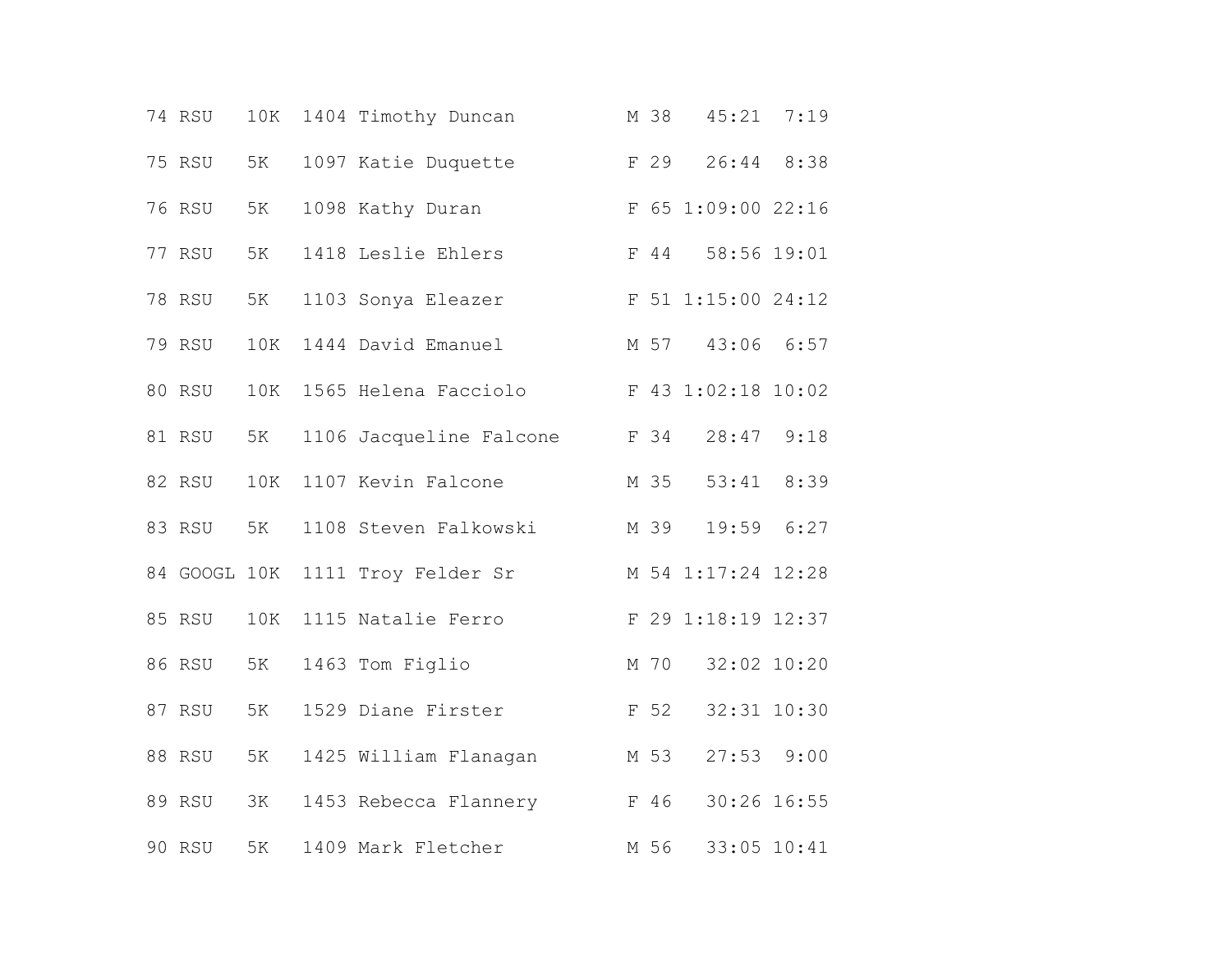|  | 91 RSU      | 10K | 1117 Jim Fouracre                            | M 34 | 39:23 6:21         |      |  |
|--|-------------|-----|----------------------------------------------|------|--------------------|------|--|
|  | 92 RSU      | 5K  | 1118 Taylor Foxwell                          |      | M 37 30:27 9:50    |      |  |
|  | 93 RSU      | 10K | 1389 Corinne Frankenfield F 30 1:09:56 11:16 |      |                    |      |  |
|  | 94 RSU      | 5K  | 1120 Sarah Frew                              | F 43 | 39:19 12:41        |      |  |
|  | 95 RSU      | 3K  | 1413 Fran Fulton                             |      | F 72 45:00 25:00   |      |  |
|  | 96 GOOGL 3K |     | 1123 Ptah Gabrie                             |      | M 37 1:25:00 47:14 |      |  |
|  | 97 RSU      | 10K | 1124 Sarah Galang                            | F 24 | 54:15 8:45         |      |  |
|  | 98 RSU      | 10K | 1526 Aileen Gallagher<br>F 27                |      | 50:05              | 8:04 |  |
|  | 99 RSU      | 5K  | 1446 Daniel Gallo                            | M 62 | 26:19 8:30         |      |  |
|  | 100 RSU     | 5K  | 1465 David Gamble                            | M 30 | $26:15$ 8:29       |      |  |
|  | 101 RSU     | 5K  | 1572 David Gealt                             | M 44 | $25:44$ 8:19       |      |  |
|  | 102 RSU     | ЗК  | 1574 Ellen Gealt                             | F 44 | 34:59 19:27        |      |  |
|  | 103 RSU     | 5K  | 1573 Sammy Gealt                             | M 10 | $30:41$ $9:54$     |      |  |
|  | 104 RSU     | 10K | 1546 Spencer Geratschek                      |      | M 29 1:06:10 10:40 |      |  |
|  | 105 RSU     | 5K  | 1519 Michelle Gergar                         | F 28 | 26:03 8:25         |      |  |
|  | 106 RSU     | 5K  | 1126 Edward Gerst                            | M 44 | $30:00$ $9:41$     |      |  |
|  | 107 RSU     | 5K  | 1508 Lila Glanville                          | F 16 | 36:00 11:37        |      |  |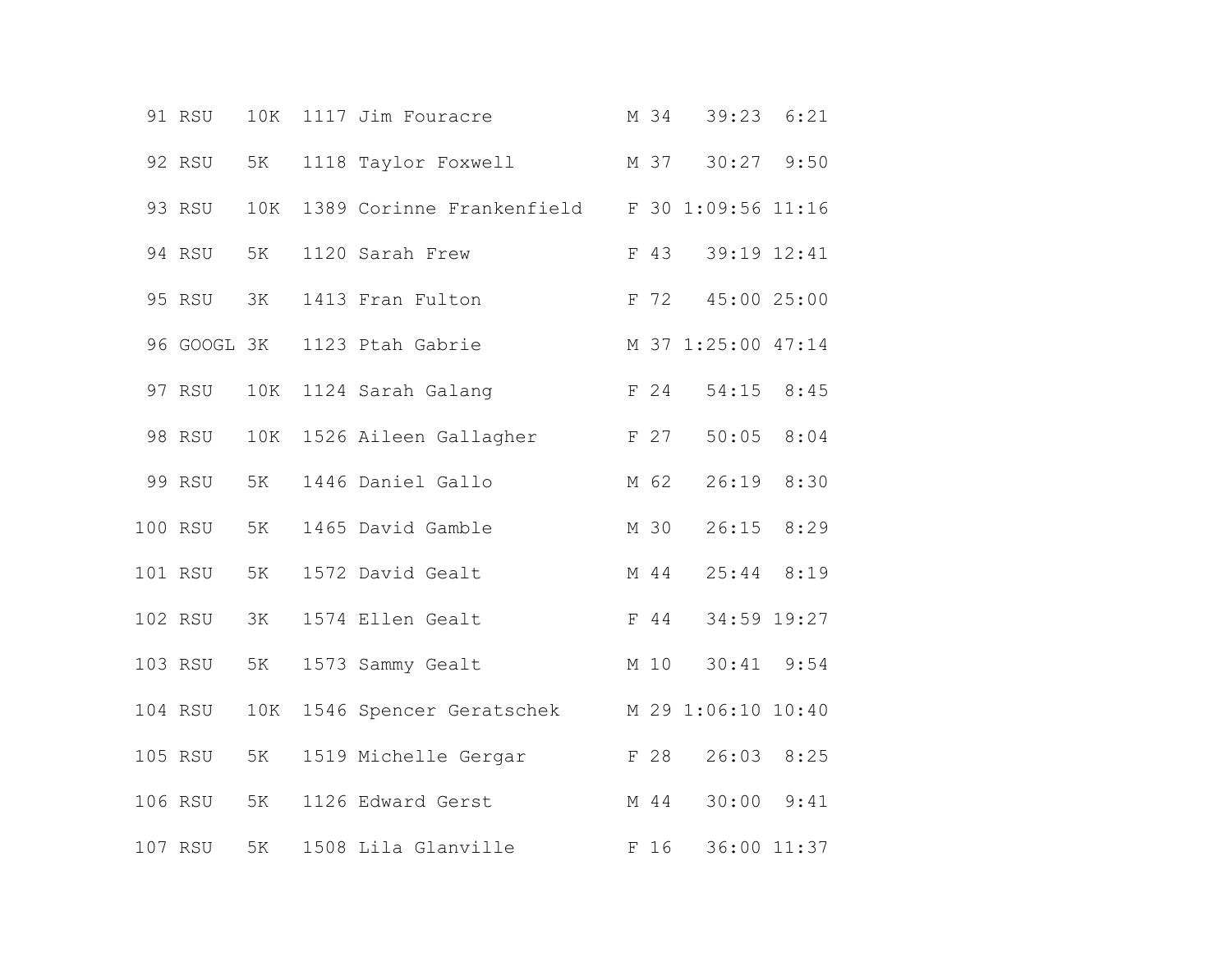|  | 108 RSU |                | 10K 1129 Stacy Godfrey F 42 1:14:10 11:57   |      |                 |                |  |
|--|---------|----------------|---------------------------------------------|------|-----------------|----------------|--|
|  | 109 RSU | 10K            | 1533 Aliza Goldstein F 30                   |      | $55:16$ 8:54    |                |  |
|  | 110 RSU | 5K             | 1130 Hannah Goodno F 28                     |      | 36:18 11:43     |                |  |
|  | 111 RSU | 3K             | 1566 Carrie Greco F 58 45:07 25:04          |      |                 |                |  |
|  | 112 RSU | 5K             | 1527 Marley Griggs M 26 31:47 10:16         |      |                 |                |  |
|  | 113 RSU | 10K            | 1507 Marc Grimes M 51 2:20:09 22:35         |      |                 |                |  |
|  | 114 RSU | 10K            | 1133 Brent Groce                            |      | M 59 54:57 8:51 |                |  |
|  | 115 RSU | 3K             | 1512 Laura Guertin F 49                     |      |                 | time not given |  |
|  | 116 RSU | $10\mathrm{K}$ | F 44 1:04:58 10:28<br>1439 Sonya Gwak       |      |                 |                |  |
|  | 117 RSU |                | 10K 1516 Megan Hall F 27 1:00:20 9:43       |      |                 |                |  |
|  | 118 RSU | 5K             | 1140 Jay Hanson M 56 28:17 9:08             |      |                 |                |  |
|  | 119 RSU | 5K             | 1148 Joseph Healy M 59 30:45 9:56           |      |                 |                |  |
|  | 120 RSU | 5K             | 1151 Debra Heim                             |      | $F$ 42          | time not given |  |
|  | 121 RSU |                | 10K 1543 James Henderson M 75 1:08:34 11:03 |      |                 |                |  |
|  | 122 RSU | 5K             | 1535 Tre Heptig M 41 25:57 8:23             |      |                 |                |  |
|  | 123 RSU |                | 10K 1152 Andrea Hill F 28                   |      | 48:12 7:46      |                |  |
|  | 124 RSU | 5K             | 1155 Nicholas Hill                          | M 35 | 53:26 17:15     |                |  |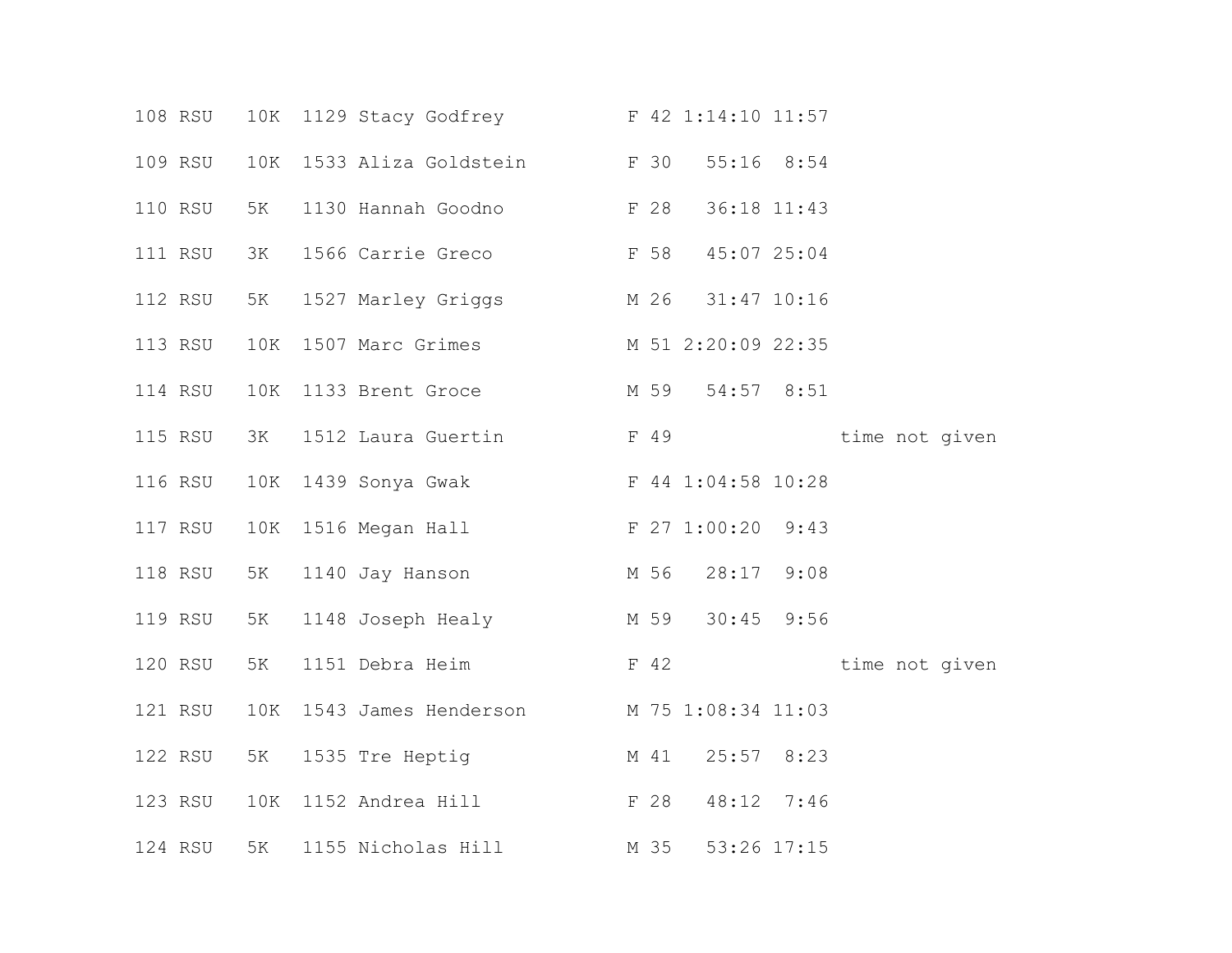|  | 125 RSU      | 10K | 1478 Michaela Hobbs                    | F 24 | 58:24 9:25     |      |                |  |
|--|--------------|-----|----------------------------------------|------|----------------|------|----------------|--|
|  | 126 goog 5k  |     | 1158 Maggie Hoffman F 51               |      | $20:54$ 6:45   |      |                |  |
|  | 127 RSU      | 10K | 1157 John Hoffmann M 50                |      | $57:18$ $9:14$ |      |                |  |
|  | 128 RSU      | 10K | 1159 Gerard Hogan M 59                 |      | 47:27 7:39     |      |                |  |
|  | 129 ATH      | 5K  | F 49<br>9011 Beth Holden               |      | 35:58 11:37    |      |                |  |
|  | 130 RSU      | 5K  | 1160 Beth Holden                       | F 49 | 35:58 11:37    |      |                |  |
|  | 131 RSU      | 10K | 1402 Sharon Horace F 49 1:10:02 11:17  |      |                |      |                |  |
|  | 132 RSU      | 10K | 1162 Trish Houck F 55 1:52:51 18:11    |      |                |      |                |  |
|  | 133 GOOG 5k  |     | <b>E</b> 27<br>1164 Khloe Howard       |      | 31:39 10:13    |      |                |  |
|  | 134 RSU      | 5K  | 1539 Cadi Hu<br>F 16                   |      | 24:00 7:45     |      |                |  |
|  | 135 GOOGL 5K |     | 1165 Joseph Humnicky M 30              |      | $27:59$ $9:02$ |      |                |  |
|  | 136 RSU      | 10K | 1166 Kristen Hussar F 36 1:19:09 12:45 |      |                |      |                |  |
|  | 137 RSU      | 5K  | 1168 Justin Ianelli M 47               |      | 36:28 11:46    |      |                |  |
|  | 138 RSU      | 10K | 1517 Megan Incollingo F 47             |      |                |      | time not given |  |
|  | 139 ATH      | 5K  | 9008 Betsy Irish F 40                  |      | 30:49          | 9:57 |                |  |
|  | 140 RSU      | 5K  | F <sub>24</sub><br>1394 Amy Jaskot     |      | 29:28 9:31     |      |                |  |
|  | 141 GOOG     | 10K | 1172 Brian Johnson                     | M 25 | 57:40          | 9:18 |                |  |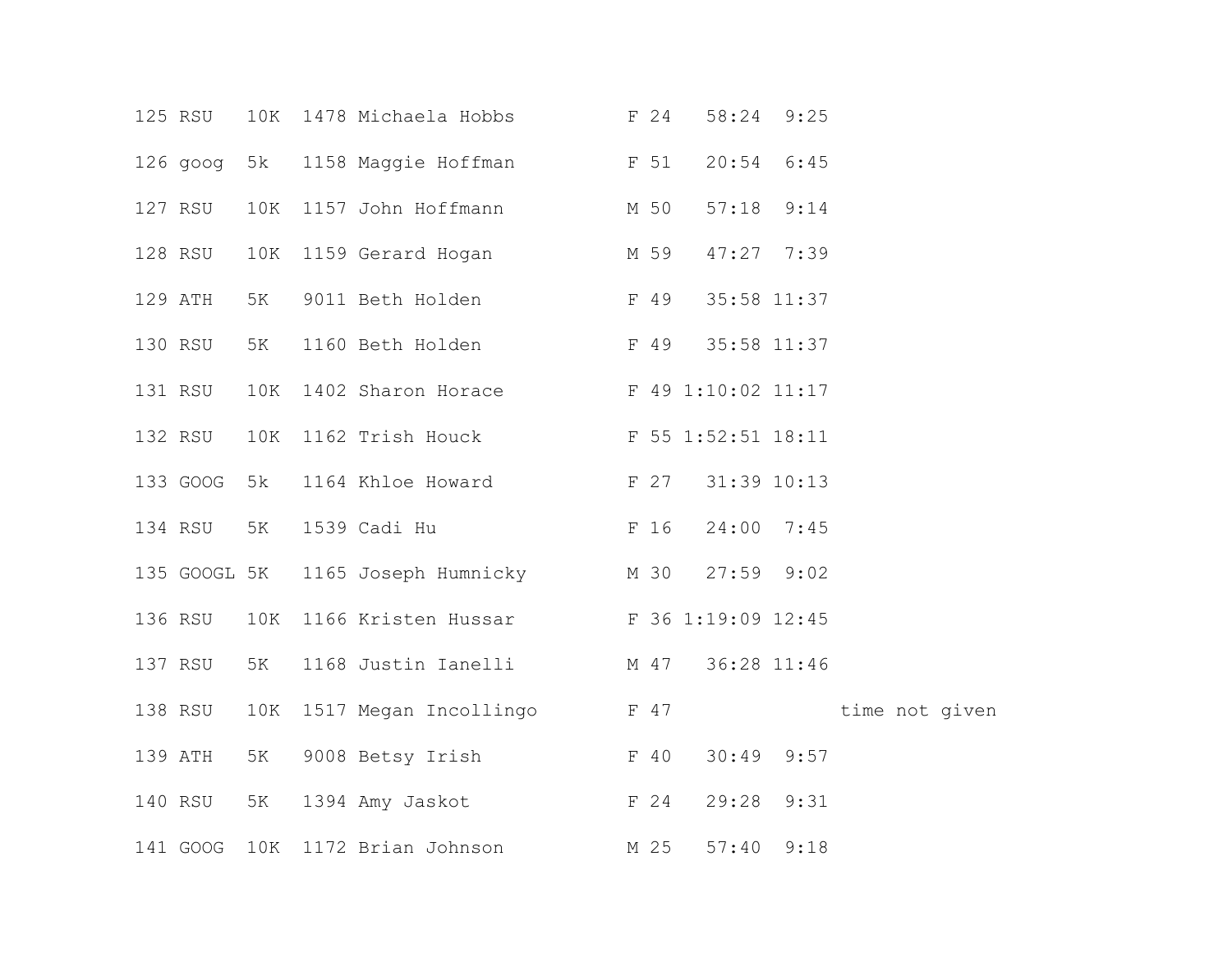|  | 142 RSU  | 5K  | 1576 Stephen Johnson                    | M 48 | 23:02 7:26     |                |  |
|--|----------|-----|-----------------------------------------|------|----------------|----------------|--|
|  | 143 RSU  | 10K | 1174 Valerie Johnson F 33 1:19:33 12:49 |      |                |                |  |
|  | 144 RSU  | 5K  | 1428 Cornelius Jones M 38               |      | $18:45$ $6:03$ |                |  |
|  | 145 RSU  | 5K  | 1449 Bonnie Kanefsky F 82 1:02:02 20:01 |      |                |                |  |
|  | 146 RSU  | 5K  | 1561 Griffin Ann Kaulbach F 21          |      | $20:32$ 6:38   |                |  |
|  | 147 RSU  | 5K  | 1560 John Kaulbach                      | M 58 | $22:20$ 7:13   |                |  |
|  | 148 RSU  | 10K | 1462 Kayla Kelly F 16 1:05:22 10:32     |      |                |                |  |
|  | 149 RSU  | 10K | 1468 Joan Kimball                       |      | F 72           | time not given |  |
|  | 150 GOOG | 3k  | 1513 Dan King                           | M 51 | $40:07$ 22:18  |                |  |
|  | 151 RSU  | 10K | 1401 Sara Kinslow F 30 1:02:37 10:05    |      |                |                |  |
|  | 152 RSU  | 5K  | 1397 Emily Kirkpatrick F 36             |      | 57:38 18:36    |                |  |
|  | 153 RSU  | 5K  | M 33<br>1181 Graham Kirn                |      | $20:35$ $6:39$ |                |  |
|  | 154 RSU  | 5K  | <b>F</b> 33<br>1182 Jillian Kirn        |      | 36:03 11:38    |                |  |
|  | 155 RSU  | 5K  | 1183 Lou Klein                          | M 31 |                | time not given |  |
|  | 156 RSU  | 3K  | 1490 Jackie Koehler F 48                |      | 33:35 18:40    |                |  |
|  | 157 RSU  | 5K  | 1489 Owen Koehler                       | M 11 | 31:00 10:00    |                |  |
|  | 158 RSU  | 5K  | 1488 Scott Koehler                      | M 46 | 26:39 8:36     |                |  |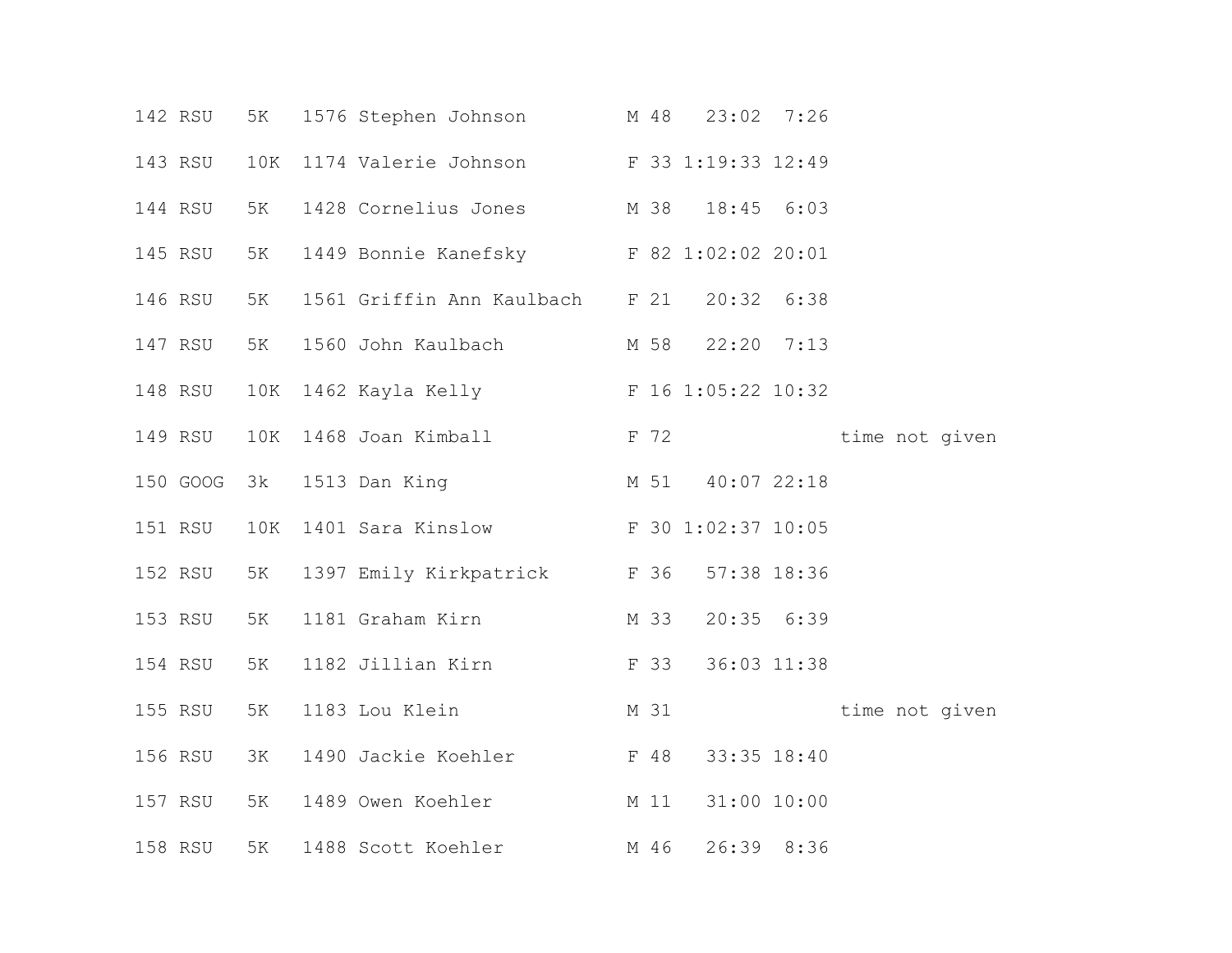|  | 159 RSU | 5K  | 1184 Karl Koerner     | M 28 | $27:30$ 8:53       |      |  |
|--|---------|-----|-----------------------|------|--------------------|------|--|
|  | 160 RSU | 5K  | 1187 Roy Landman      |      | M 43 1:00:00 19:22 |      |  |
|  | 161 RSU | 10K | 1188 Mike Landsmann   |      | M 54 1:04:00 10:19 |      |  |
|  | 162 RSU | 5K  | 1461 Scott Langley    | M 57 | 30:12              | 9:45 |  |
|  | 163 RSU | 3K  | 1499 Jonathan Larreau |      | M 36 35:00 19:27   |      |  |
|  | 164 RSU | 5K  | 1193 Clara Lattimore  | F 26 | 35:34 11:29        |      |  |
|  | 165 RSU | 3K  | 1570 Johnny Leach     | M 54 | 27:50 15:28        |      |  |
|  | 166 RSU | 5K  | 1194 Anne Lecluyse    | F 31 | 29:42 9:35         |      |  |
|  | 167 ATH | 5K  | 9006 Anne Lecluyse    | F 31 | 29:42 9:35         |      |  |
|  | 168 RSU | 5K  | 1195 Megan Lecluyse   | F 34 | 32:20 10:26        |      |  |
|  | 169 ATH | 5K  | 9009 Megan Lecluyse   | F 34 | 32:20 10:26        |      |  |
|  | 170 ATH | 5K  | 9007 Edward Lelina    | M 41 | $30:45$ 9:56       |      |  |
|  | 171 RSU | 5K  | 1559 Carsen Lennon    | F 21 | 33:32 10:50        |      |  |
|  | 172 RSU | 10K | 1198 Stefan Lesiuk    | M 28 | 56:26              | 9:06 |  |
|  | 173 RSU | 10K | 1199 Ryan Lis         | M 29 | 54:32              | 8:47 |  |
|  | 174 ATH | 10K | 9017 Yeting Liu       | F 33 | 56:30              | 9:06 |  |
|  | 175 RSU | 10K | 1200 Yeting Liu       | F 33 | 56:52              | 9:10 |  |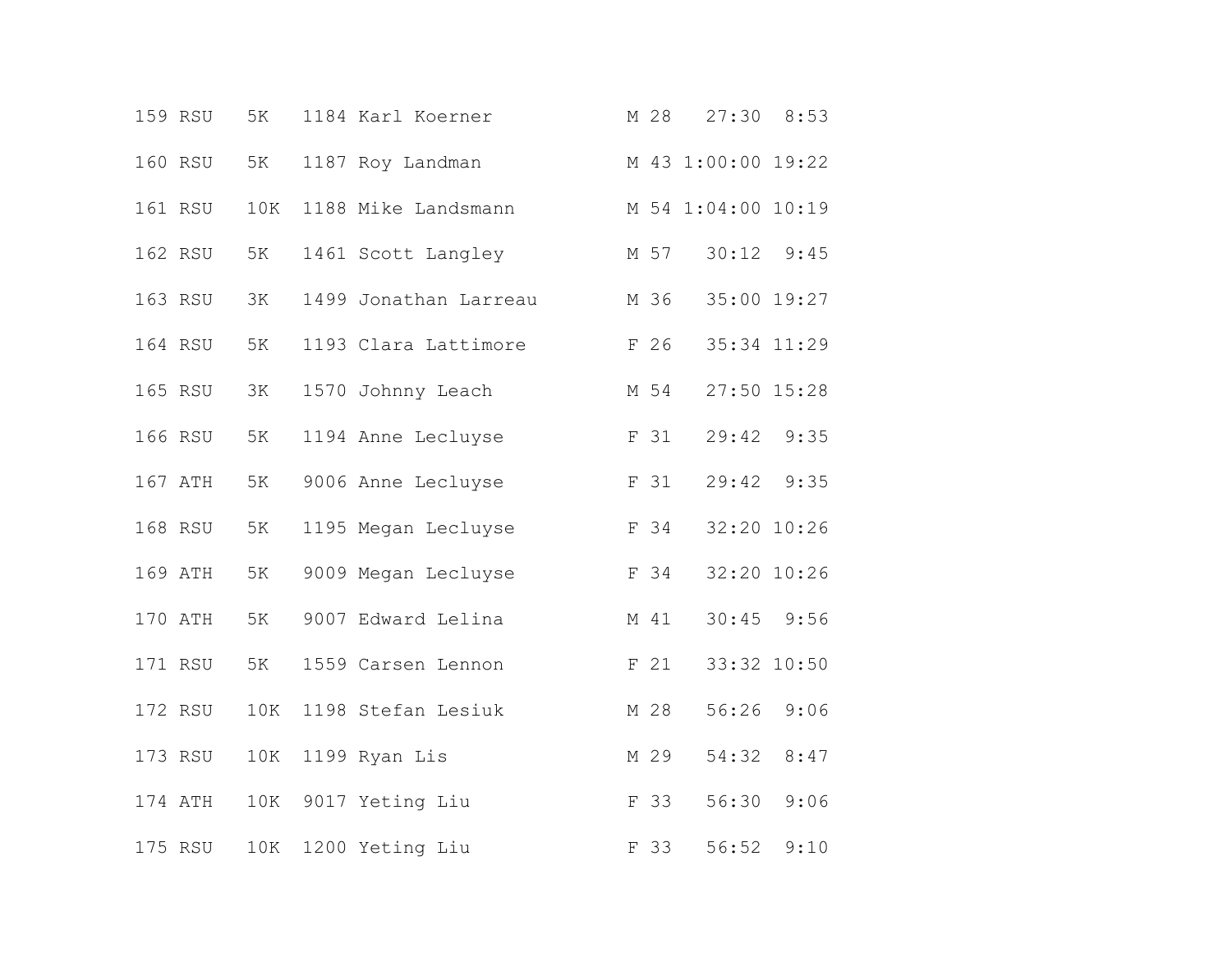|  | 176 RSU  | 5K  | 1552 Robert Louis      | M 72 | 36:55 11:55        |                 |  |
|--|----------|-----|------------------------|------|--------------------|-----------------|--|
|  | 177 RSU  | 10K | 1203 Michael Louison   | M 30 |                    | $51:15$ $8:16$  |  |
|  | 178 RSU  | ЗК  | 1204 Annatje Ludlum    | F 23 |                    | $30:01$ $16:41$ |  |
|  | 179 RSU  | 5K  | 1553 Kathy MacWilliams | F 60 | 34:20 11:05        |                 |  |
|  | 180 goog | 10k | 1154 Ray MacWilliams   | M 63 | 56:21 9:05         |                 |  |
|  | 181 RSU  | 5K  | 1207 Claire Mages      | F 12 | 29:43 9:36         |                 |  |
|  | 182 RSU  | 5K  | 1208 Paul Mages        | M 41 | 23:44              | 7:40            |  |
|  | 183 RSU  | 10K | 1534 Fred Mahuqu       | M 38 | 39:46              | 6:25            |  |
|  | 184 RSU  | 5K  | 1209 Kacy Manahan      | F 32 | $21:18$ 6:53       |                 |  |
|  | 185 RSU  | 3K  | 1455 Bianca Mandel     | F 70 | 35:42 19:50        |                 |  |
|  | 186 RSU  | 3K  | 1210 David Mandelbaum  | M 61 | 38:45 21:32        |                 |  |
|  | 187 RSU  | 10K | 1395 Maureen Manning   |      | F 46 1:12:20 11:39 |                 |  |
|  | 188 RSU  | 10K | 1451 Ernst Marc        | M 48 | 58:09 9:22         |                 |  |
|  | 189 RSU  | 10K | 1309 Rob Martin        |      | M 29 1:06:54 10:47 |                 |  |
|  | 190 RSU  | 5K  | 1464 Taylor Martin     | F 30 | 31:37 10:12        |                 |  |
|  | 191 GOOG | 10K | 1211 Celeste Massari   |      | F 26 1:18:19 12:37 |                 |  |
|  | 192 RSU  | 5K  | 1212 Ken Massey        | M 42 | 19:31              | 6:18            |  |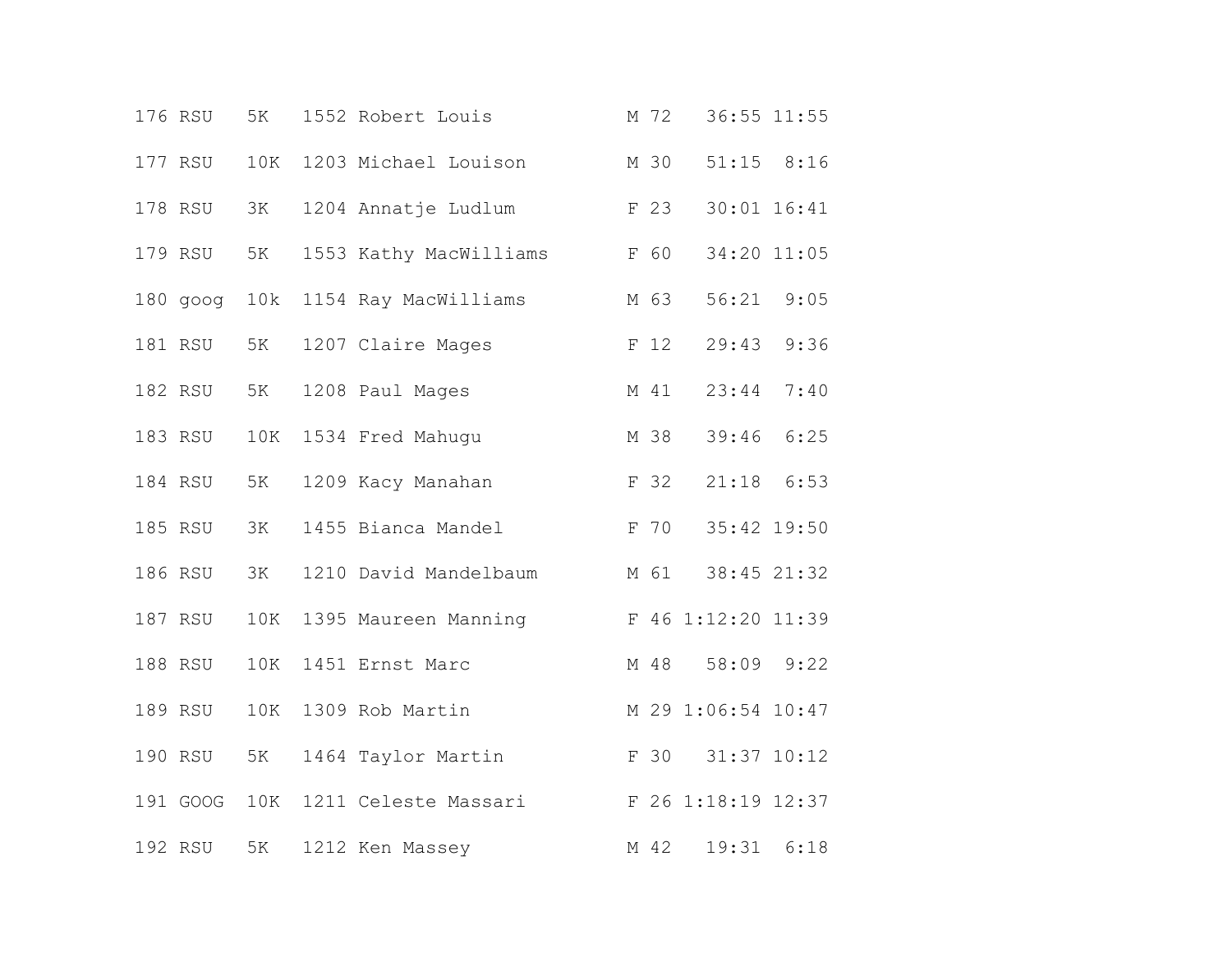|  | 193 GOOG     | 5k  | 1445 Susan Maze                |              | F 60 | 30:00              | 9:41 |
|--|--------------|-----|--------------------------------|--------------|------|--------------------|------|
|  | 194 RSU      | 10K | 1215 Ryan McAlpine             |              | M 34 | 42:20 6:50         |      |
|  | 195 RSU      | 5K  | 1424 Jamie McCarthy            |              | F 37 | 24:08              | 7:48 |
|  | 196 RSU      | 5K  | F 27<br>1505 Catherine McCarty |              |      | 30:13              | 9:45 |
|  | 197 RSU      | 5K  | 1557 Sean McCormick            |              | M 38 | 28:15 9:07         |      |
|  | 198 RSU      | 10K | 1218 Jp McGill-Prather         |              | F 39 | 54:48 8:50         |      |
|  | 199 GOOGL 5K |     | 1219 Rachel McGowan            |              | F 30 | 25:35              | 8:16 |
|  | 200 RSU      | 10K | 1521 Susan McGrory             |              |      | F 54 1:03:15 10:12 |      |
|  | 201 RSU      | 10K | 1471 Joe McIntyre              |              |      | M 29 57:22 9:15    |      |
|  | 202 RSU      | 5K  | 1221 Charles McPhedran         |              | M 56 | $26:15$ 8:29       |      |
|  | 203 RSU      | 3K  | 1222 Jessica Meehan            |              | F 28 | 35:01 19:28        |      |
|  | 204 RSU      | 3K  | 1223 Marilyn Meehan            |              | F 57 | 37:10 20:39        |      |
|  | 205 RSU      | 10K | 1450 Jennifer Miller           |              |      | F 49 1:03:55 10:18 |      |
|  | 206 RSU      | 5K  | 1226 Caroline Mills            |              | F 29 | 37:35 12:08        |      |
|  | 207 RSU      | 5K  | 1498 Elena Mills               | $\mathbf{F}$ |      | 7 1:07:00 21:37    |      |
|  | 208 RSU      | 5K  | 1497 Meryl Mills               |              |      | F 40 1:07:00 21:37 |      |
|  | 209 RSU      | 10K | 1229 Katherine Mishkin         |              | F 37 | 57:00              | 9:11 |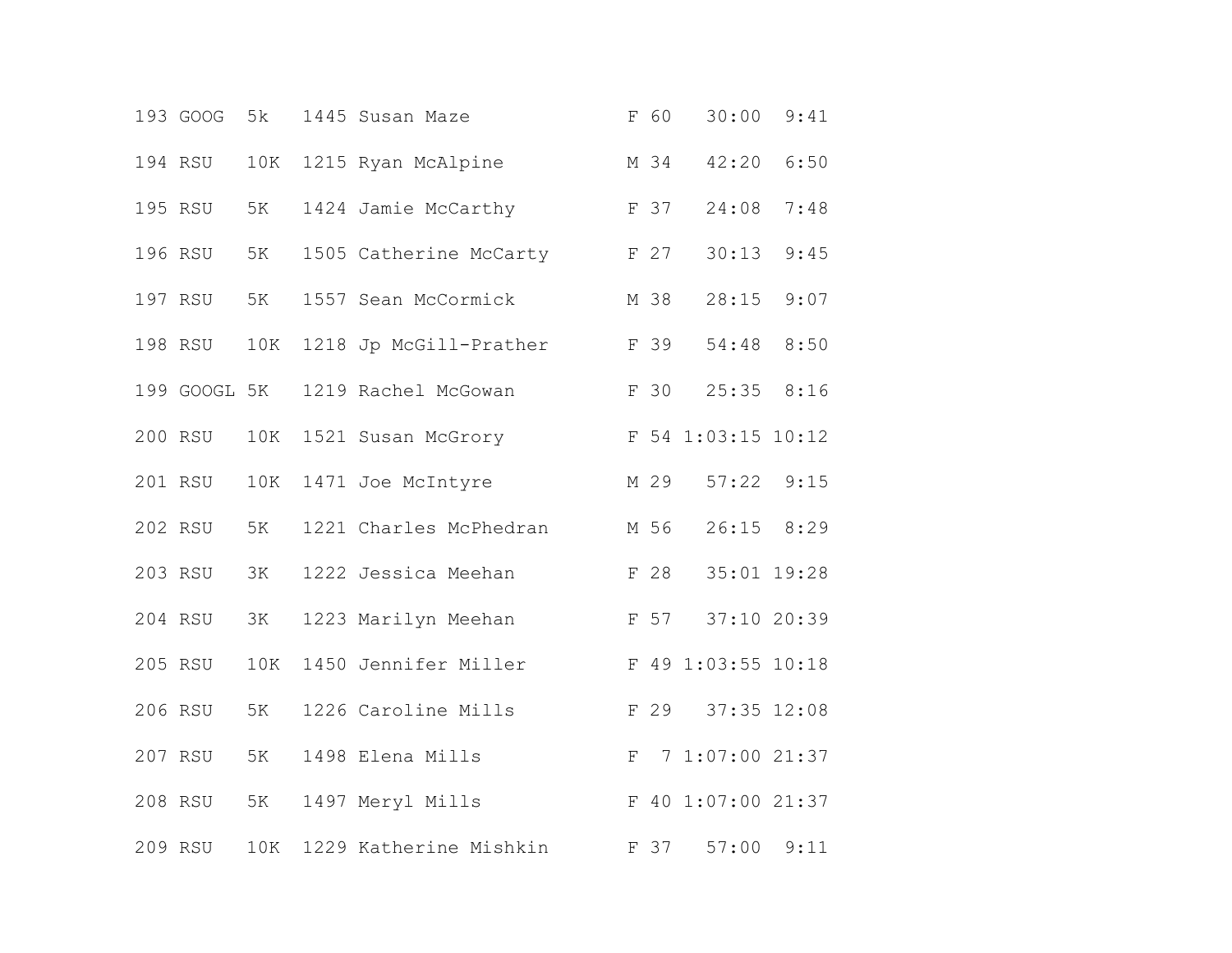|  | 210 RSU | 10K | 1232 Carissa Moncavage | F 44 |                    | 56:49 9:09     |
|--|---------|-----|------------------------|------|--------------------|----------------|
|  | 211 RSU | 5K  | 1452 Dee Moore         |      | F 79 1:02:27 20:09 |                |
|  | 212 RSU | 5K  | 1233 Gwendolyn Moore   | F 29 |                    | 34:05 11:00    |
|  | 213 ATH | 5K  | 9004 Nikki Motta       | F 29 |                    | 28:50 9:19     |
|  | 214 RSU | 10K | 1239 Aaron Mroz        |      | M 39               | 47:09 7:36     |
|  | 215 RSU | 10K | 1240 Debbie Mulrooney  |      | F 51 1:09:08 11:08 |                |
|  | 216 RSU | 5K  | 1241 Kelly Muthler     | F 29 |                    | 39:18 12:41    |
|  | 217 RSU | 5K  | 1242 Atsu Muto         | M 39 |                    | $21:12$ $6:51$ |
|  | 218 RSU | 10K | 1244 Sarah Nash        |      | F 34 1:31:50 14:48 |                |
|  | 219 RSU | 5K  | 1496 Esther Needham    | F 31 |                    | 34:58 11:17    |
|  | 220 RSU | 10K | 1437 Scott Newcomb     |      | M 46               | 49:30 7:59     |
|  | 221 ATH | 5K  | 9010 Phuong Nguyen     |      | F 36               | 32:32 10:30    |
|  | 222 RSU | 10K | 1247 Jana Nogowski     |      | F 48 1:20:54 13:02 |                |
|  | 223 RSU | 5K  | 1510 Kevin O'BRIEN     | M 35 | $47:23$ $15:18$    |                |
|  | 224 RSU | 5K  | 1250 Christine Oh      | F 48 |                    | 36:28 11:46    |
|  | 225 RSU | 5K  | 1248 Brendan O'Neil    |      | M 24               | 25:00 8:04     |
|  | 226 ATH | 10K | 9016 Jermie Ortiz      | M 38 | 53:51              | 8:41           |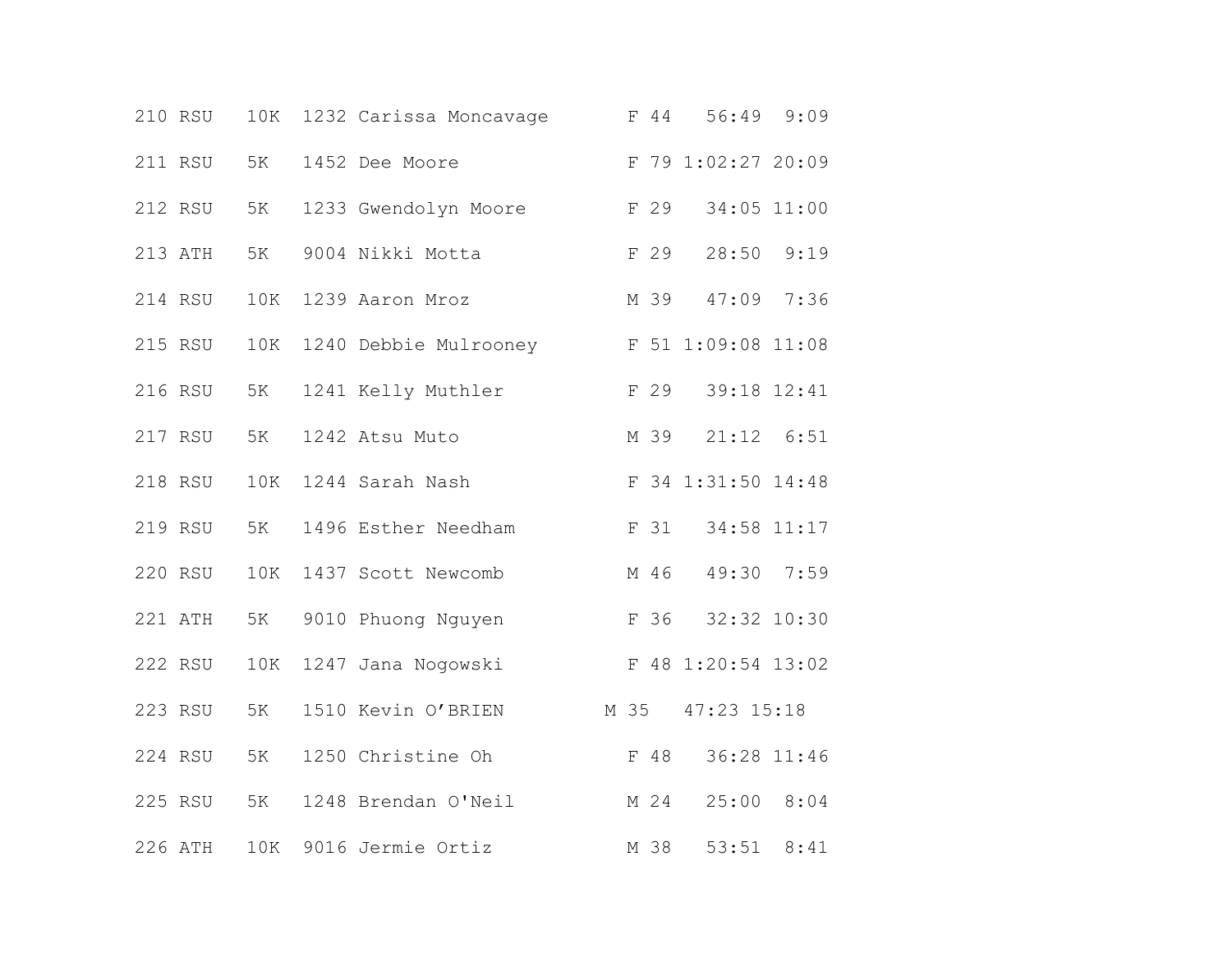|  | 227 RSU | 10K | 1253 Hope Osecky               |      | F 43 1:14:26 12:00 |      |  |
|--|---------|-----|--------------------------------|------|--------------------|------|--|
|  | 228 RSU | 5K  | 1479 Elicia Owen               | F 36 | 49:41 16:02        |      |  |
|  | 229 RSU | 10K | 1256 Maria Paredes             | F 36 | 43:40              | 7:02 |  |
|  | 230 RSU | 10K | 1506 Mee Park                  |      | F 42 1:11:52 11:35 |      |  |
|  | 231 RSU | 5K  | 1257 Sarah Park                |      | F 30 28:06 9:04    |      |  |
|  | 232 RSU | 10K | 1400 Carrie Parkin             |      | F 37 1:03:55 10:18 |      |  |
|  | 233 RSU | 10K | 1260 Andrea Passarella         |      | F 54 1:07:43 10:55 |      |  |
|  | 234 RSU | 5K  | 1261 Matthew Passmore          | M 31 | 24:36 7:57         |      |  |
|  | 235 RSU | 10K | 1429 Ron Pedersen              | M 66 | 58:25 9:25         |      |  |
|  | 236 RSU | 10K | 1563 Garland Pennington        | M 51 | 53:35              | 8:38 |  |
|  | 237 RSU | 5K  | 1264 Gerard Pescatore          | M 50 | 19:09              | 6:11 |  |
|  | 238 RSU | 3K  | F 67<br>1427 Yolanda Pettiford |      | 54:53 30:30        |      |  |
|  | 239 RSU | 10K | 1265 Conor Pewterbaugh         | M 22 | 59:30 9:35         |      |  |
|  | 240 RSU | 10K | 1483 Brittany Pfund            |      | F 27 1:01:42 9:57  |      |  |
|  | 241 RSU | 5K  | 1266 Jean Pierce               | F 62 | 47:20 15:17        |      |  |
|  | 242 RSU | 5K  | 1267 Lauren Pilla              | F 34 | 36:52 11:54        |      |  |
|  | 243 RSU | 10K | 1270 Kimberly Plank            | F 35 | 49:02              | 7:54 |  |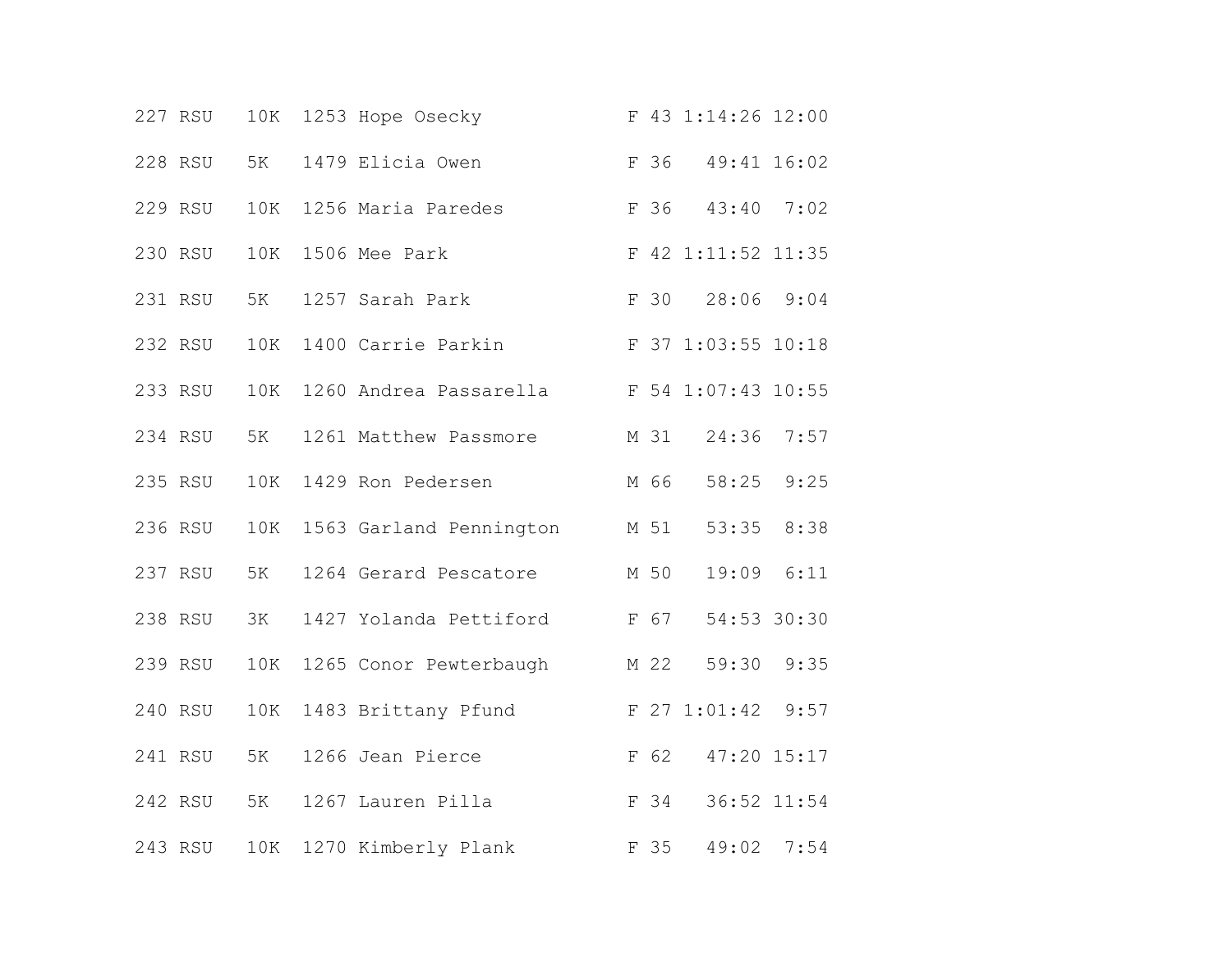|  | 244 RSU      | 5K  | 1532 Christian Pollak                       | M 26 | 32:49 10:36    |             |                |
|--|--------------|-----|---------------------------------------------|------|----------------|-------------|----------------|
|  | 245 GOOG 5k  |     | <b>E</b> 57<br>1275 Laura Raab              |      |                | 49:20 15:55 |                |
|  | 246 GOOGL 5k |     | F 19<br>1276 Abby Race                      |      | 35:58 11:37    |             |                |
|  | 247 RSU      | 5K  | 1387 Brian Rafferty M 60                    |      | 29:58 9:40     |             |                |
|  | 248 RSU      | 5K  | 1388 Katie Rafferty F 30                    |      | $27:25$ 8:51   |             |                |
|  | 249 RSU      | 10K | 1440 Allie Ranck F 27 1:03:01 10:09         |      |                |             |                |
|  | 250 RSU      | 10K | 1414 Susan Ranck F 52 1:03:55 10:18         |      |                |             |                |
|  | 251 RSU      | 5K  | F 25<br>1277 Amy Read                       |      | 26:30 8:33     |             |                |
|  | 252 ATH      | 5K  | <b>E</b> 53<br>9013 Mary Regan              |      | 36:49 11:53    |             |                |
|  | 253 RSU      | 10K | 1385 Bob Reynolds                           | M 62 | $42:29$ $6:51$ |             |                |
|  | 254 RSU      | 5K  | 1281 Stacy Richey F 30                      |      | 32:21 10:27    |             |                |
|  | 255 RSU      |     | 10K 1283 Katherine Robb F 24                |      | $51:21$ $8:17$ |             |                |
|  | 256 RSU      | 10K | 1285 Mary Anna Rodabaugh F 32 1:52:10 18:04 |      |                |             |                |
|  | 257 RSU      | 5K  | 1286 Gianna Rosati Kanadar 128              |      |                |             | time not given |
|  | 258 RSU      | 5K  | 1472 Sarah Ross F 36                        |      | $30:45$ 9:56   |             |                |
|  | 259 RSU      | 5K  | 1289 Robert Routh M 33                      |      | $25:52$ 8:21   |             |                |
|  | 260 RSU      | 10K | 1473 Charles Ruchalski M 47                 |      | 49:07 7:55     |             |                |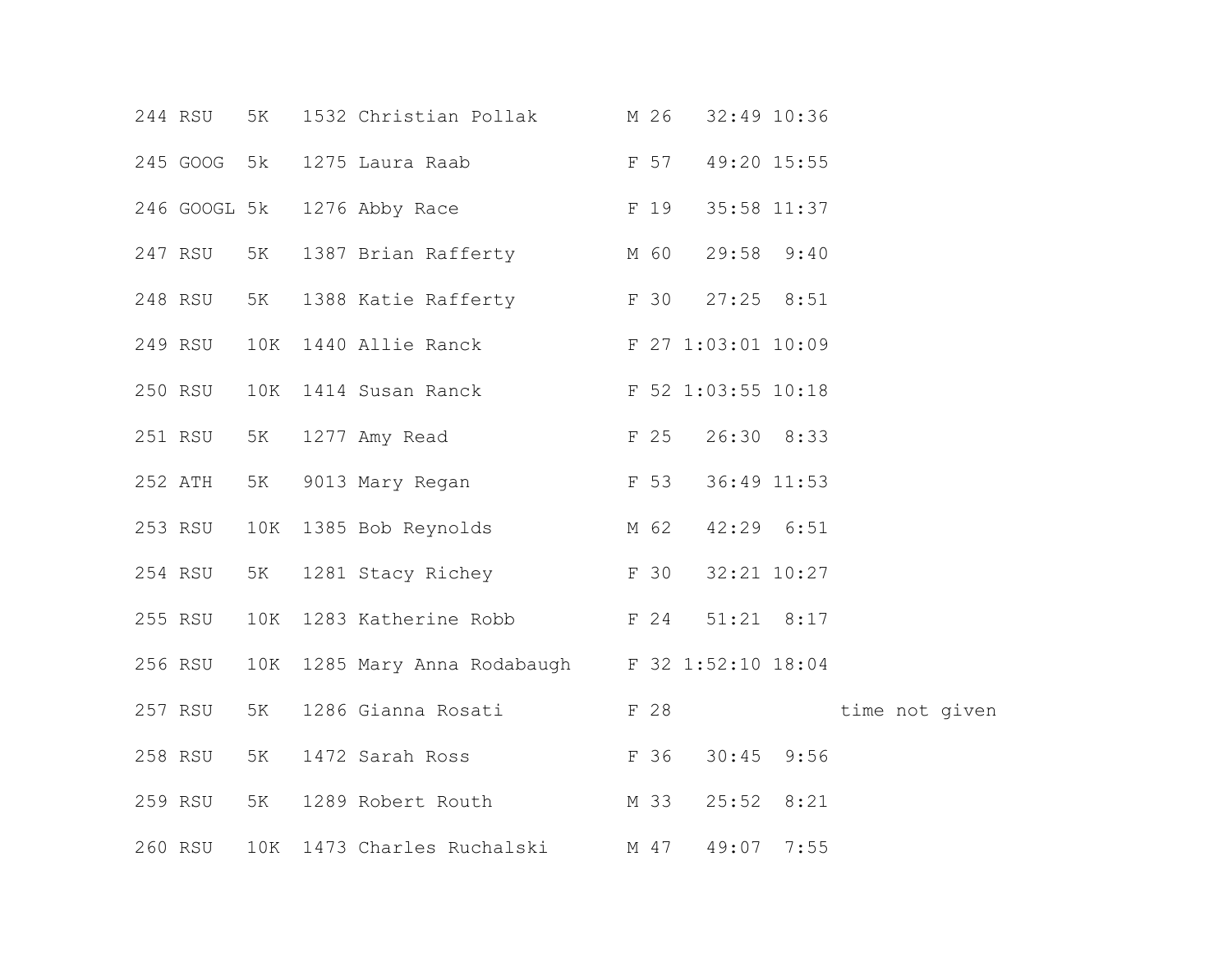|  | 261 RSU | 5K  | 1291 Jacqui Sadashige F 56       |      | 34:15 11:03    |              |                |  |
|--|---------|-----|----------------------------------|------|----------------|--------------|----------------|--|
|  | 262 ATH | 5K  | 9003 James Salvo M 24            |      | $27:58$ $9:02$ |              |                |  |
|  | 263 RSU | 5K  | 1528 Tommy Sammaritano M 46      |      | 34:48 11:14    |              |                |  |
|  | 264 RSU | 3K  | 1438 Roslind Sanders F 58        |      |                | 41:10 22:53  |                |  |
|  | 265 RSU | 3K  | 1548 Anthony Santangelo M 28     |      | 31:47 17:40    |              |                |  |
|  | 266 RSU | 10K | 1318 Alex Scarola                | M 45 |                | 56:19 9:05   |                |  |
|  | 267 RSU | 10K | 1295 Aliza Schmidt F 47          |      |                |              | time not given |  |
|  | 268 RSU | 5K  | 1390 Paul Schmidt M 57           |      | 32:14 10:24    |              |                |  |
|  | 269 RSU | 5K  | <b>E</b> 59<br>1493 Dawn Shaffer |      |                | 32:53 10:37  |                |  |
|  | 270 RSU | 5K  | 1492 Jon Shaffer                 | M 58 | 24:52 8:02     |              |                |  |
|  | 271 RSU | 10K | 1296 Karan Shah                  | M 29 |                | 54:47 8:50   |                |  |
|  | 272 RSU |     | M 47<br>10K 1297 James Sharpe    |      |                | 59:56 9:40   |                |  |
|  | 273 RSU | 5K  | 1415 Jenna Shea                  | F 29 | 35:00 11:18    |              |                |  |
|  | 274 RSU | 5K  | 1298 Leigh Sheffield F 50        |      | $25:49$ $8:20$ |              |                |  |
|  | 275 RSU | 3K  | 1469 Meghan Shoemaker F 32       |      | 30:11 16:47    |              |                |  |
|  | 276 RSU | 5K  | 1470 Melissa Shoemaker F 28      |      |                | 32:55 10:38  |                |  |
|  | 277 RSU | 10K | 1302 David Simon                 | M 29 |                | $45:12$ 7:17 |                |  |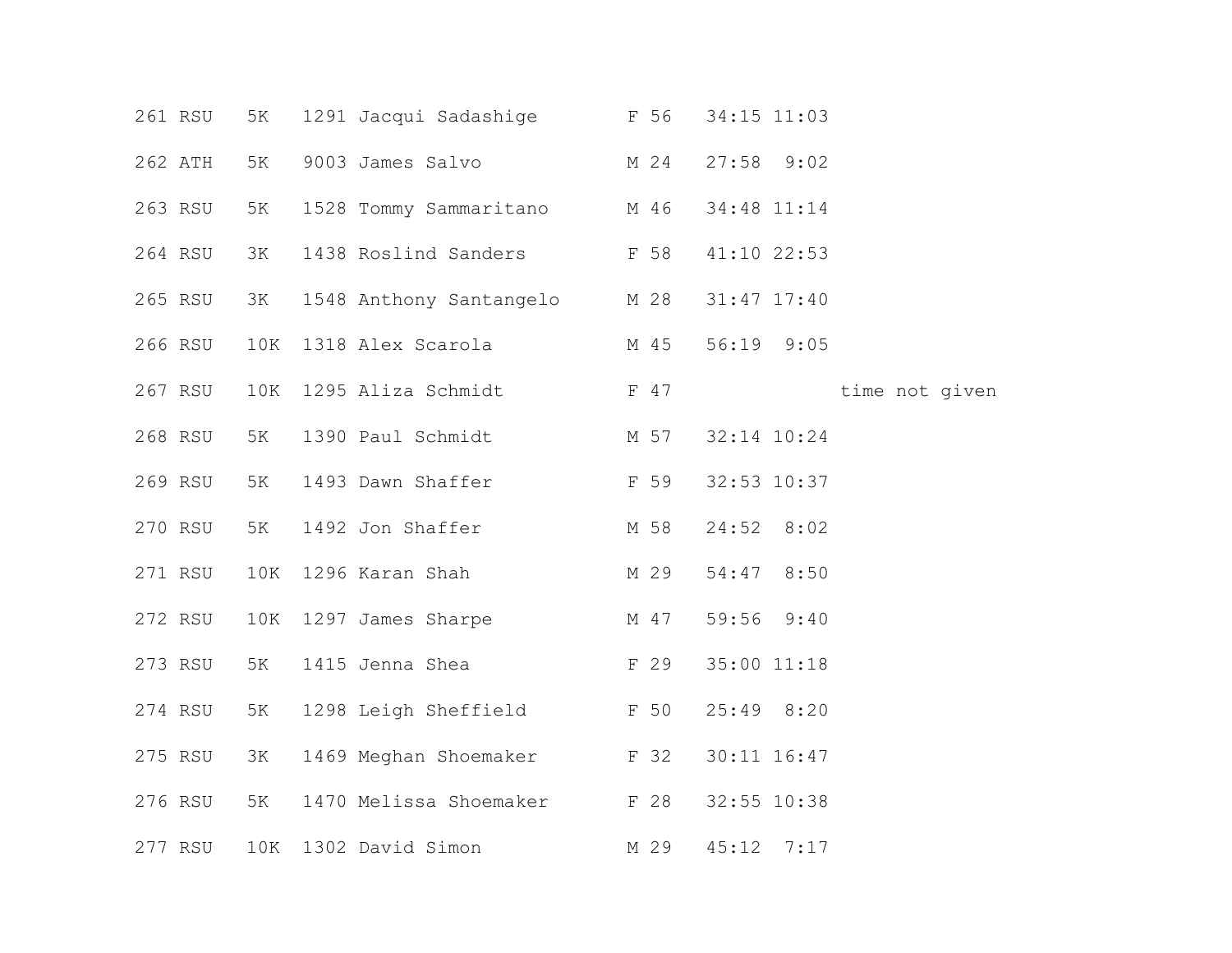|  |         |     | 278 RSU 10K 1403 Liz Sjoberg F 37 1:08:42 11:04 |      |                |                |  |  |
|--|---------|-----|-------------------------------------------------|------|----------------|----------------|--|--|
|  | 279 RSU |     | 10K 1303 Steve Sloan M 62 47:44 7:42            |      |                |                |  |  |
|  | 280 RSU | 3K  | 1458 Barbara Small F 65                         |      | 31:34 17:33    |                |  |  |
|  | 281 RSU | 5K  | 1304 Shannon Smerkanich F 43                    |      | $23:55$ 7:43   |                |  |  |
|  | 282 RSU | 5K  | 1306 Jonathan Smith M 37                        |      | $20:24$ 6:35   |                |  |  |
|  | 283 ATH | 5K  | 9002 Jonathan Smith M 37                        |      | $20:24$ 6:35   |                |  |  |
|  | 284 RSU | 5K  | 1308 Stacey Smith F 39                          |      | 39:12 12:39    |                |  |  |
|  | 285 RSU | 10K | 1311 Deneen M Spatz F 38 53:54 8:41             |      |                |                |  |  |
|  | 286 RSU | 3K  | 1430 Beverly Spiece F 70 1:45:00 58:20          |      |                |                |  |  |
|  | 287 RSU |     | 10K 1316 Laurie St Ange M 41 58:35 9:27         |      |                |                |  |  |
|  | 288 RSU |     | 10K 1317 Nichole Stahmer F 45 1:05:10 10:30     |      |                |                |  |  |
|  | 289 RSU | 5K  | 1322 Sam Steiner M 25 18:21 5:56                |      |                |                |  |  |
|  | 290 RSU |     | 10K 1324 David Stephenson M 29 1:20:40 13:00    |      |                |                |  |  |
|  | 291 RSU |     | 10K 1327 Kimberly Stoveld F 31 41:51 6:45       |      |                |                |  |  |
|  | 292 RSU |     | 10K 1328 Robert Strauss M 24                    |      | $40:00$ $6:27$ |                |  |  |
|  | 293 RSU |     | 10K 1329 Emi Stretton F 41                      |      | 59:29 9:35     |                |  |  |
|  | 294 RSU |     | 10K 1330 Beth Strock                            | F 47 |                | time not given |  |  |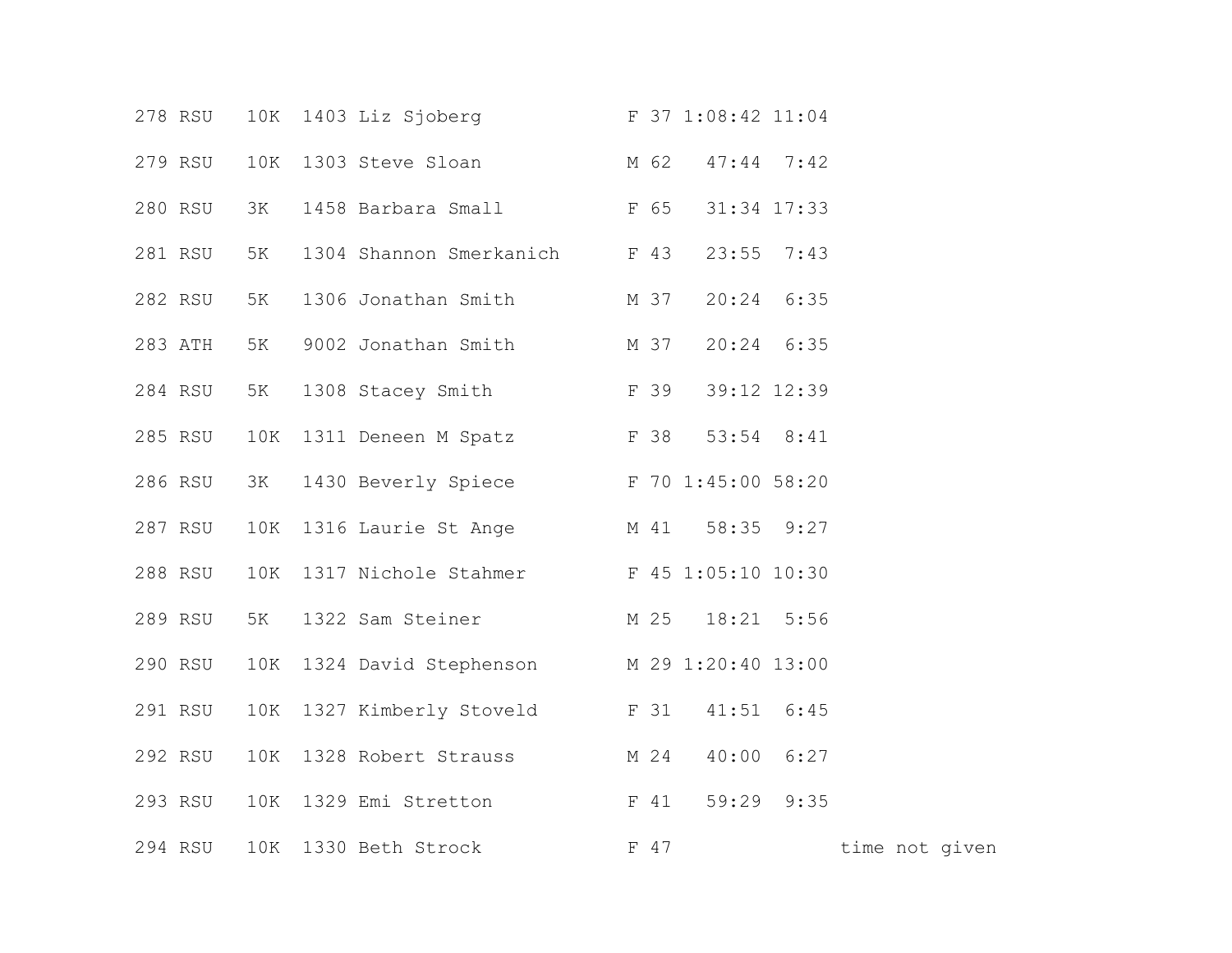| 295 RSU |    | 3K 1433 Sue Suthard      | F 53 | 32:20 17:58     |                |
|---------|----|--------------------------|------|-----------------|----------------|
| 296 RSU | 5K | 1432 Wade Suthard        | M 54 | 44:30 14:22     |                |
| 297 RSU | 5K | 1331 Bobby Szafranski    | M 32 | 33:34 10:50     |                |
| 298 RSU | 5K | 1332 Luis Taboada        | M 40 |                 | time not given |
| 299 RSU |    | 10K 1474 Benjamin Taylor |      | M 32 54:45 8:49 |                |
| 300 RSU | 3K | 1551 Catherine Thomas    | F 65 | $30:35$ 17:00   |                |

STATUS IS SOURCE OF RESULTS SUBMISSION: RSU DENOTES THRU RUNSIGNUP,ATH THRU ATHLINKS,GOOG THRU GOOGLE FORM

| LINE# Statu Dis Bib# Name |    |                                   |  | G Ag Finish Pace Comment |  |
|---------------------------|----|-----------------------------------|--|--------------------------|--|
|                           |    |                                   |  |                          |  |
|                           |    | 301 RSU 10K 1312 Denise Thompson  |  | F 41 1:02:51 10:08       |  |
|                           |    | 302 RSU 10K 1454 Martina Thompson |  | F 45 1:07:45 10:55       |  |
| 303 RSU                   |    | 10K 1301 Linda To                 |  | F 38 1:02:03 10:00       |  |
| 304 RSU 5K                |    | 1547 Laura Toccket                |  | F 29 30:25 9:49          |  |
| 305 RSU                   | ЗК | 1434 Lynne Traczykiewicz          |  | F 69 37:03 20:35         |  |
| 306 RSU 5K                |    | 1442 Lauren Truskey               |  | F 26 28:38 9:15          |  |
| 307 RSU                   | 5K | 1336 Maura Tucker                 |  | F 31 20:30 6:37          |  |
| 308 RSU                   |    | 10K 1337 Jeremy Turk              |  | M 37 48:21 7:48          |  |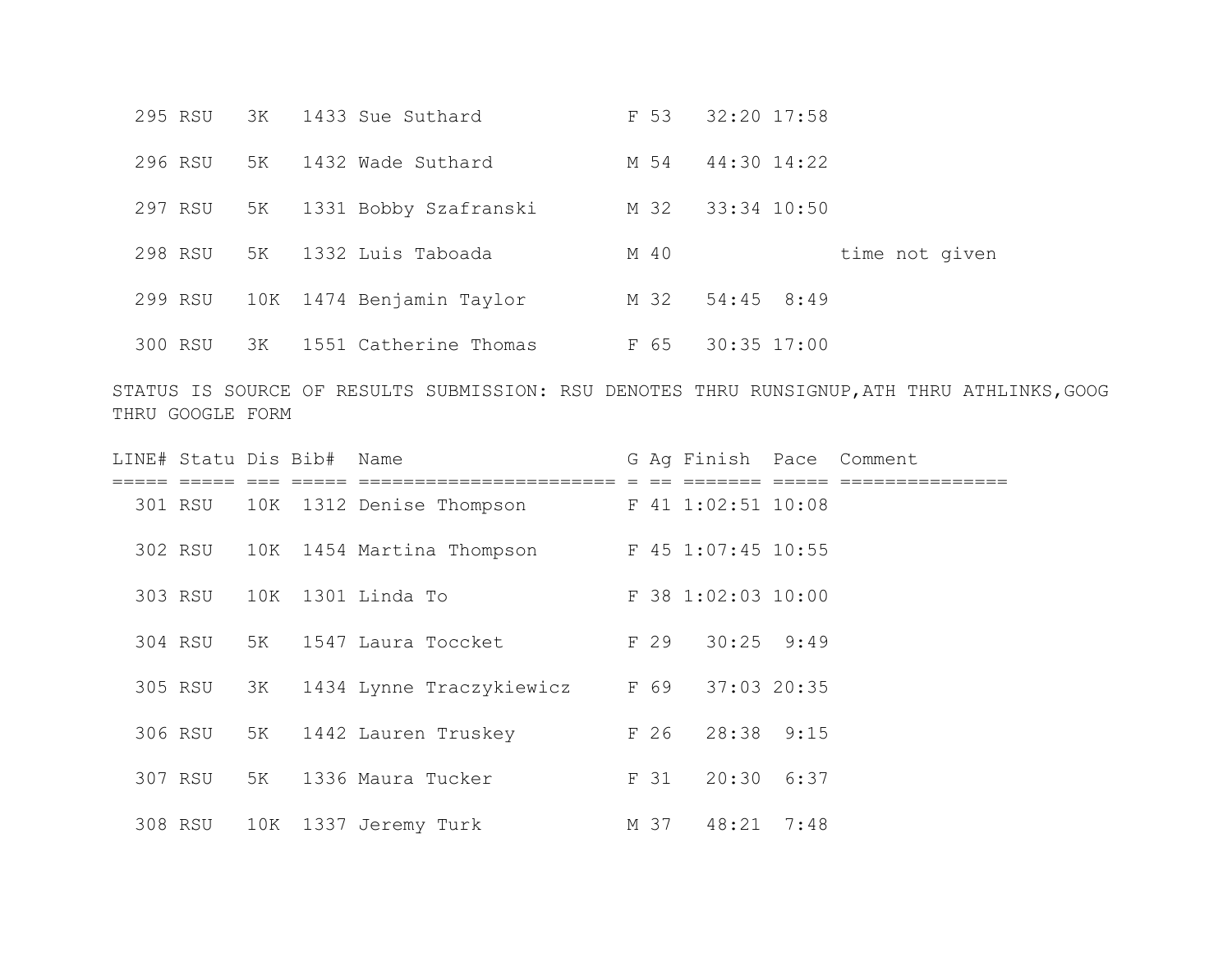|  | 309 RSU | 5K  | 1575 Dawn Tvarok                           |   | F 47    | 28:58 9:21         |      |  |
|--|---------|-----|--------------------------------------------|---|---------|--------------------|------|--|
|  | 310 RSU | 5K  | 1340 Kathryn Urbanowicz<br>F 35            |   |         | 37:00 11:57        |      |  |
|  | 311 RSU | 5K  | 1504 Ruth Urbanowicz Muto                  |   | $F \t1$ | 37:00 11:57        |      |  |
|  | 312 RSU | 5K  | 1342 Mark Uvari                            |   | M 29    | 26:13 8:28         |      |  |
|  | 313 RSU | 10K | 1343 Karen Vaccaro Kern F 68 1:55:00 18:32 |   |         |                    |      |  |
|  | 314 RSU | 5K  | 1344 Allison Van Doren                     |   | F 38    | 29:36              | 9:33 |  |
|  | 315 RSU | 5K  | 1345 David Van Doren                       |   | M 48    | 30:43              | 9:55 |  |
|  | 316 RSU | 3K  | 1460 Alexandra Venth                       |   |         | F 16 32:00 17:47   |      |  |
|  | 317 RSU | 5K  | 1346 Tom Vernon                            |   | M 81    | 41:53 13:31        |      |  |
|  | 318 ATH |     | 10K 9018 Paul Viggiano                     |   |         | M 63 1:03:11 10:11 |      |  |
|  | 319 RSU | 10K | 1348 Paul Viggiano                         |   |         | M 63 1:21:06 13:04 |      |  |
|  | 320 RSU | 3K  | 1349 Cameron Virkus                        |   |         | M 35 53:39 29:49   |      |  |
|  | 321 RSU | 3K  | 1350 Desmond Virkus                        | М |         | 53:39 29:49        |      |  |
|  | 322 RSU | 10K | 1436 Sarah Walker                          |   | F 56    | 59:09              | 9:32 |  |
|  | 323 RSU | 10K | 1435 Scott Walker                          |   | M 61    | 54:40 8:49         |      |  |
|  |         |     | 324 GOOGL 5k 1361 Taylor Weathers          |   |         | F 27 35:57 11:36   |      |  |
|  | 325 RSU | 5K  | 1362 Chelsea Weis                          |   | F 31    | 28:55              | 9:20 |  |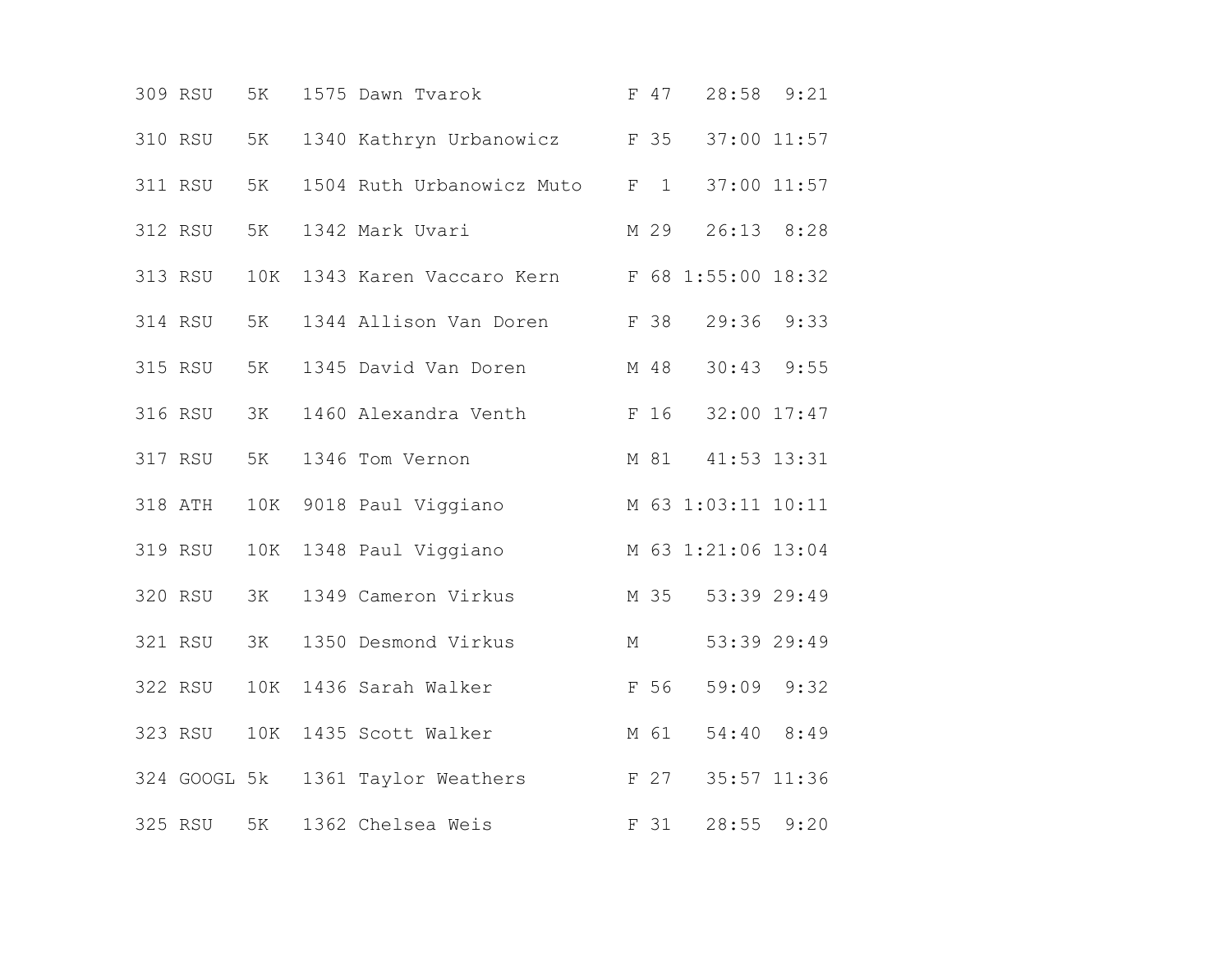|  | 326 RSU       | 5K  | 1363 Mike Weiss                                | M 68 |                    | 29:07 9:24 |  |
|--|---------------|-----|------------------------------------------------|------|--------------------|------------|--|
|  | 327 RSU       | 10K | 1411 Lori Widelitz-Cavalluc F 58 1:04:00 10:19 |      |                    |            |  |
|  | 328 RSU       | 5K  | 1364 Joy Widgeon                               | F 42 | 34:08 11:01        |            |  |
|  | 329 RSU       | 5K  | 1556 Antoinette Williams                       | F 51 | 31:22 10:08        |            |  |
|  | 330 GOOG      | 3k  | 1368 Cindi Willis                              | F 63 | 28:30 15:50        |            |  |
|  | 331 RSU       | 5K  | 1369 Gregory Wilson                            | M 36 | $25:21$ $8:11$     |            |  |
|  | 332 RSU       | 5K  | 1370 Michael Wilson                            | M 45 | 24:01              | 7:45       |  |
|  | 333 RSU       | 5K  | 1520 Lauren Winters                            | F 32 | 29:09 9:25         |            |  |
|  | 334 RSU       | 10K | 1372 Stephanie Wiseman                         |      | F 45 1:45:00 16:55 |            |  |
|  | 335 RSU       | 5K  | 1373 Anthony Wojciechowski M 43                |      | 18:49 6:05         |            |  |
|  | 336 GOOGL 10K |     | 1376 Rachel Wolfheimer                         | F 27 | 56:00 9:02         |            |  |
|  | 337 RSU       | 5K  | 1421 Amy Young                                 | F 41 | 32:18 10:26        |            |  |
|  | 338 RSU       | 10K | 1417 Alex Yurchuck                             |      | M 16 1:09:43 11:14 |            |  |
|  | 339 RSU       | 10K | 1379 Stefan Zajic                              | M 41 | 49:49              | 8:02       |  |
|  | 340 RSU       | 5K  | 1383 Nick Zuwiala-Rogers                       | M 32 | 21:49              | 7:03       |  |